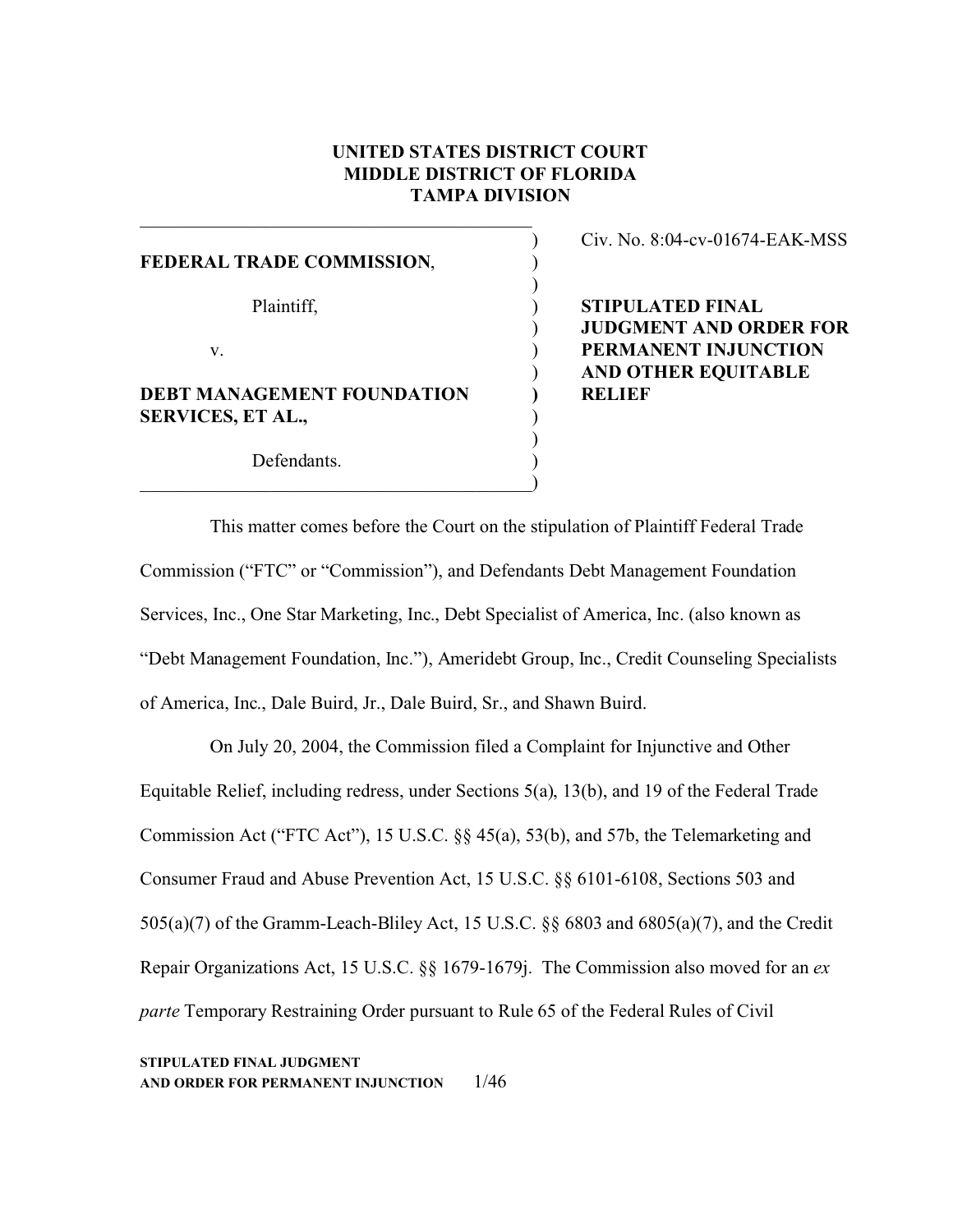Procedure. That same day, this Court issued a TRO that included an asset freeze and appointment of a temporary receiver. On August 2, 2004, this Court entered an Unopposed Preliminary Injunction with Asset Freeze, Appointment of Receiver and Other Equitable Relief that extended the asset freeze and appointed the receiver for the duration of the preliminary injunction.

The Commission and the Defendants now offer the following Stipulated Judgment and Order for Permanent Injunction and Other Equitable Relief (the "Permanent Injunction"). The parties consent to the entry of this Permanent Injunction as a final judgment in this action, and agree that entry of this Permanent Injunction shall constitute a full, complete and final settlement of all matters in dispute arising from the Complaint in this action to the date of entry of this Permanent Injunction. Upon the joint motion of Plaintiff and Defendants, the Court makes the following findings and enters final judgment in this action as follows:

#### **FINDINGS**

- 1. This Court has jurisdiction over the subject matter of this case and the parties hereto.
- 2. The activities of Defendants are in or affecting commerce within the meaning of the FTC Act, 15 U.S.C. §§ 44, 45.
- 3. The allegations of the Complaint support relief against Defendants under Sections 5(a), 13(b), and 19 of the FTC Act, 15 U.S.C. §§ 45(a), 53(b), and 57b, the Telemarketing and Consumer Fraud and Abuse Prevention Act, 15 U.S.C. §§ 6101-

**STIPULATED FINAL JUDGMENT AND ORDER FOR PERMANENT INJUNCTION** 2/46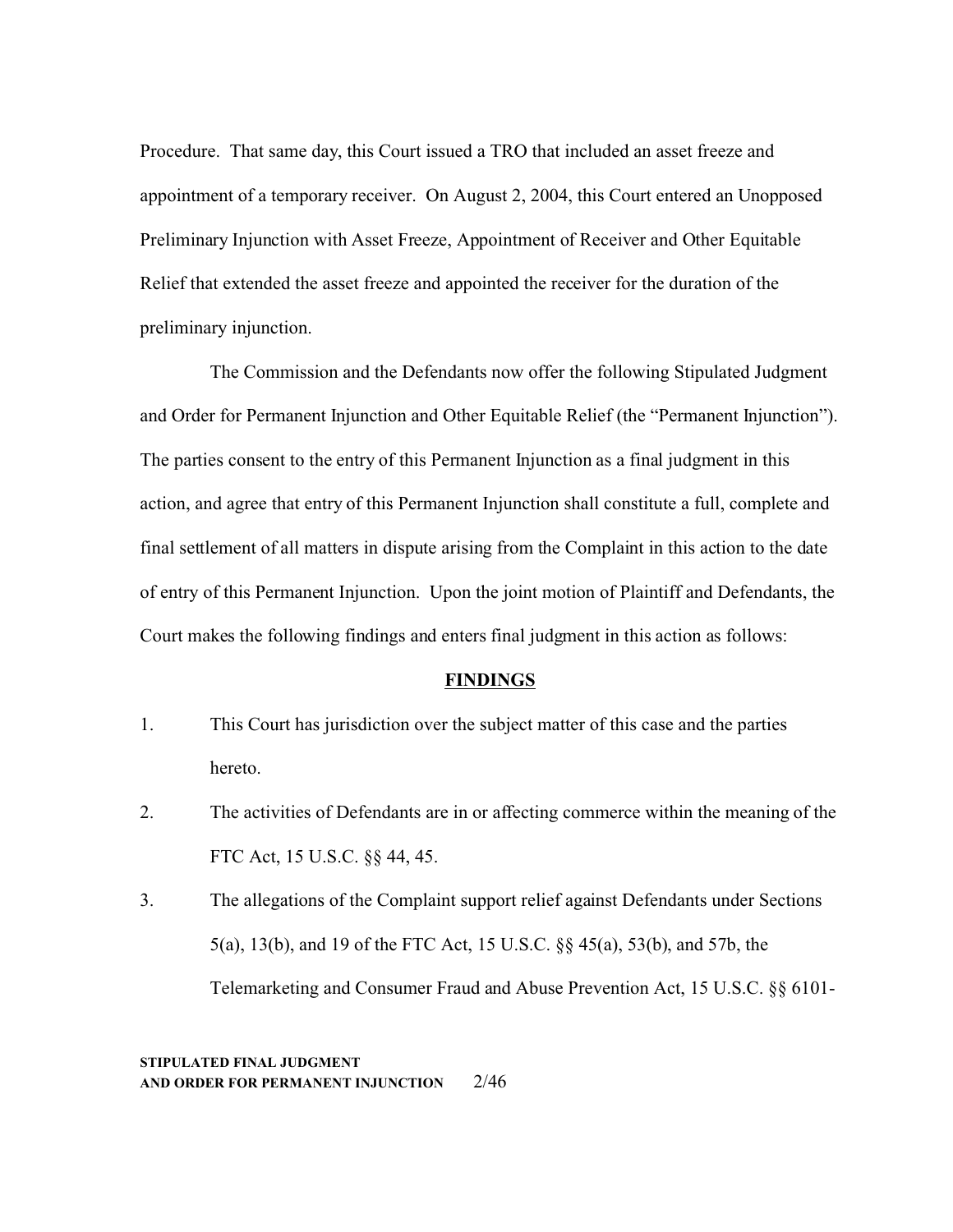6108, Sections 503 and 505(a)(7) of the Gramm-Leach-Bliley Act, 15 U.S.C. §§ 6803 and 6805(a)(7), and the Credit Repair Organizations Act, 15 U.S.C. §§ 1679-1679j .

- 4. The Commission and Defendants have agreed to this Permanent Injunction to settle all matters in dispute arising from the Complaint in this action. Therefore, no provision of this Permanent Injunction should be construed as an admission or denial that any Defendant engaged in unlawful or deceptive conduct alleged in the Complaint or that Defendants' conduct is subject to or violated the FTC Act, 15 U.S.C. §§ 45(a), the Telemarketing and Consumer Fraud and Abuse Prevention Act, 15 U.S.C. §§ 6101-6108, the Gramm-Leach-Bliley Act, 15 U.S.C. §§ 6803 and 6805(a)(7), or the Credit Repair Organizations Act, 15 U.S.C. §§ 1679-1679j. The Defendants admit the allegations of the complaint insofar as it alleges that this Court has subject matter jurisdiction.
- 5. Defendants acknowledge that they have read the provisions of this Permanent Injunction and have agreed to abide by them. Defendants consent freely and without coercion to entry of this Stipulated Final Order and Permanent Injunction in the interest of settling this litigation, and acknowledge that they understand the provisions of this Permanent Injunction and are prepared to abide by its terms. At all times, Defendants have been represented by counsel, including during the negotiations that led to this Permanent Injunction.

#### **STIPULATED FINAL JUDGMENT AND ORDER FOR PERMANENT INJUNCTION** 3/46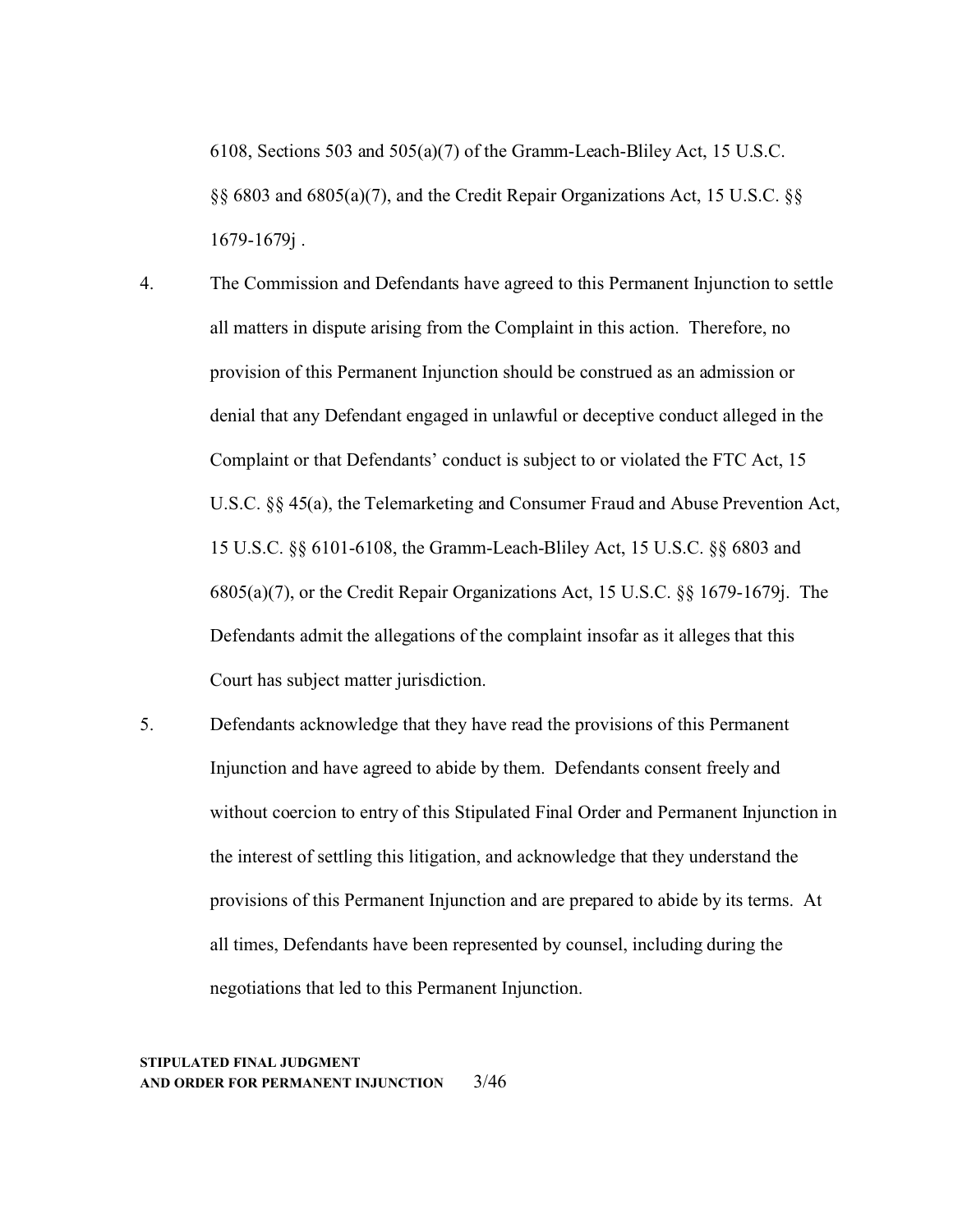- 6. Defendants waive all rights to seek appellate review or otherwise challenge or contest the validity of this Permanent Injunction.
- 7. Defendants waive and release any claim they may have against the FTC and its employees, representatives or agents.
- 8. Defendants waive all rights that may arise under the Equal Access to Justice Act, 28 U.S.C. § 2412.
- 9. This Permanent Injunction is remedial in nature and should not be construed as payment of a fine, penalty, punitive assessment or forfeiture. The monetary liability and judgment provided by this Permanent Injunction is based on the amount of money collected from consumers as a result of the conduct that the Complaint alleges was unlawful and, if the parties had not stipulated to this Permanent Injunction, the FTC could have sought this amount as restitution for consumers and disgorgement of ill-gotten gains.
- 10. Entry of this Permanent Injunction is in the public interest.

## **PERMANENT INJUNCTION**

#### **DEFINITIONS**

For the purpose of this Permanent Injunction, the following definitions shall apply:

A. "Individual Defendants" means Dale Buird, Jr., Dale Buird, Sr., and Shawn Buird, individually, collectively, or in any combination, and whether acting directly or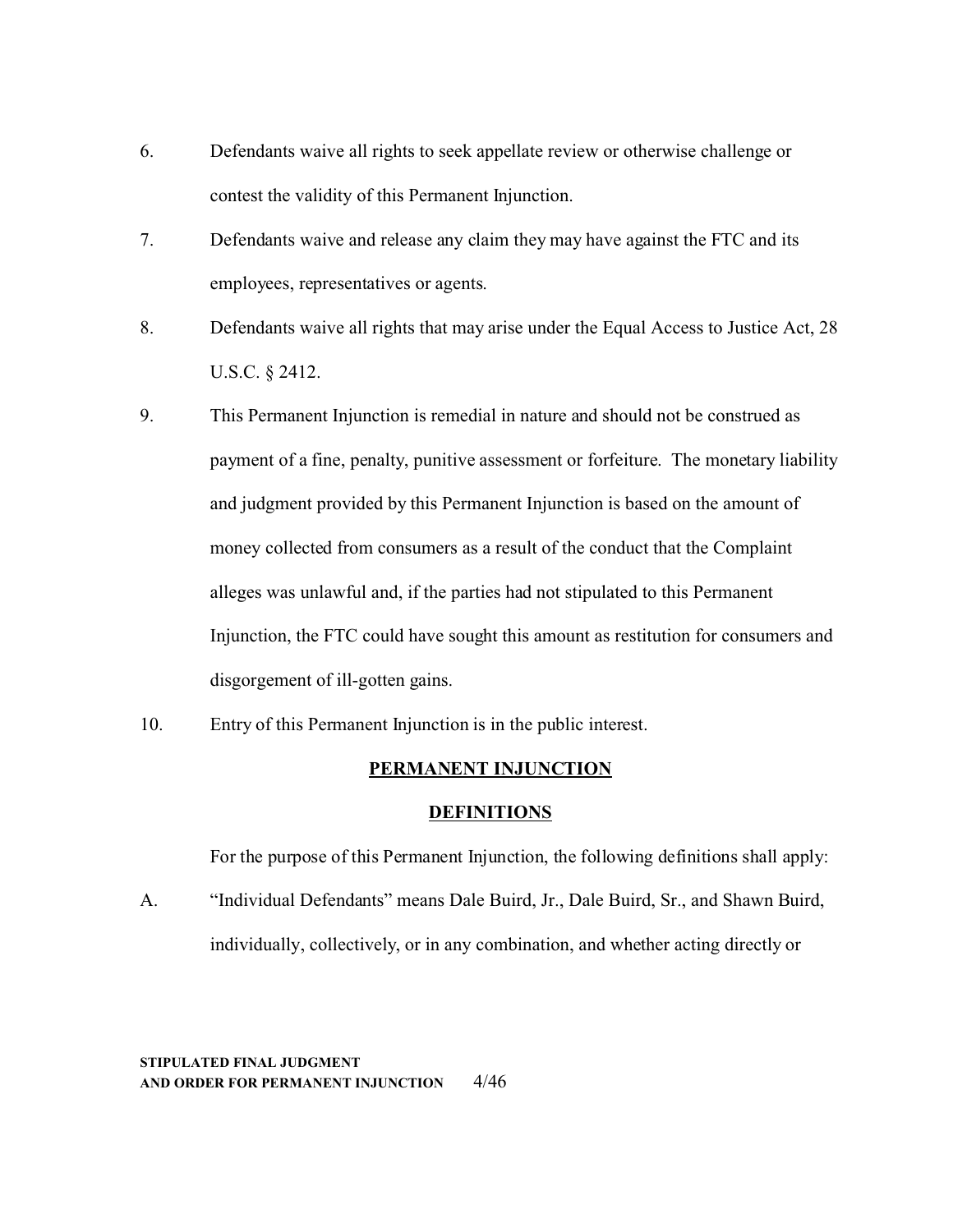through any heir, successor, assign, agent, entity, corporation, subsidiary, division, or other device, unless specified otherwise.

- B. "Corporate Defendants" means Debt Management Foundation Services, Inc., One Star Marketing, Inc., Debt Specialist of America, Inc. (also known as "Debt Management Foundation, Inc."), Ameridebt Group, Inc., and Credit Counseling Specialists of America, Inc.
- C. "Defendants" means all of the Individual Defendants and the Corporate Defendants, individually, collectively, or in any combination.
- D. "Assets" means all real and personal property of any defendant, or held for the benefit of any defendant, including but not limited to, "goods," "instruments," "equipment," "fixtures," "general intangibles," "inventory," "checks," "notes," or "securities" (as these terms are defined in the Uniform Commercial Code), lines of credit and all cash, wherever located.
- E. "Assisting others" means providing any of the following goods or services to another person: (i) serving as an officer, director or consultant; (ii) performing customer service functions, including, but not limited to, receiving or responding to customer complaints; (iii) formulating or providing, or arranging for the formulation or provision of, any script or any other material for communicating with customers or potential customers; (iv) providing names of, or assisting in the generation of, potential customers, including, but not limited to, arranging for the automated

## **STIPULATED FINAL JUDGMENT AND ORDER FOR PERMANENT INJUNCTION** 5/46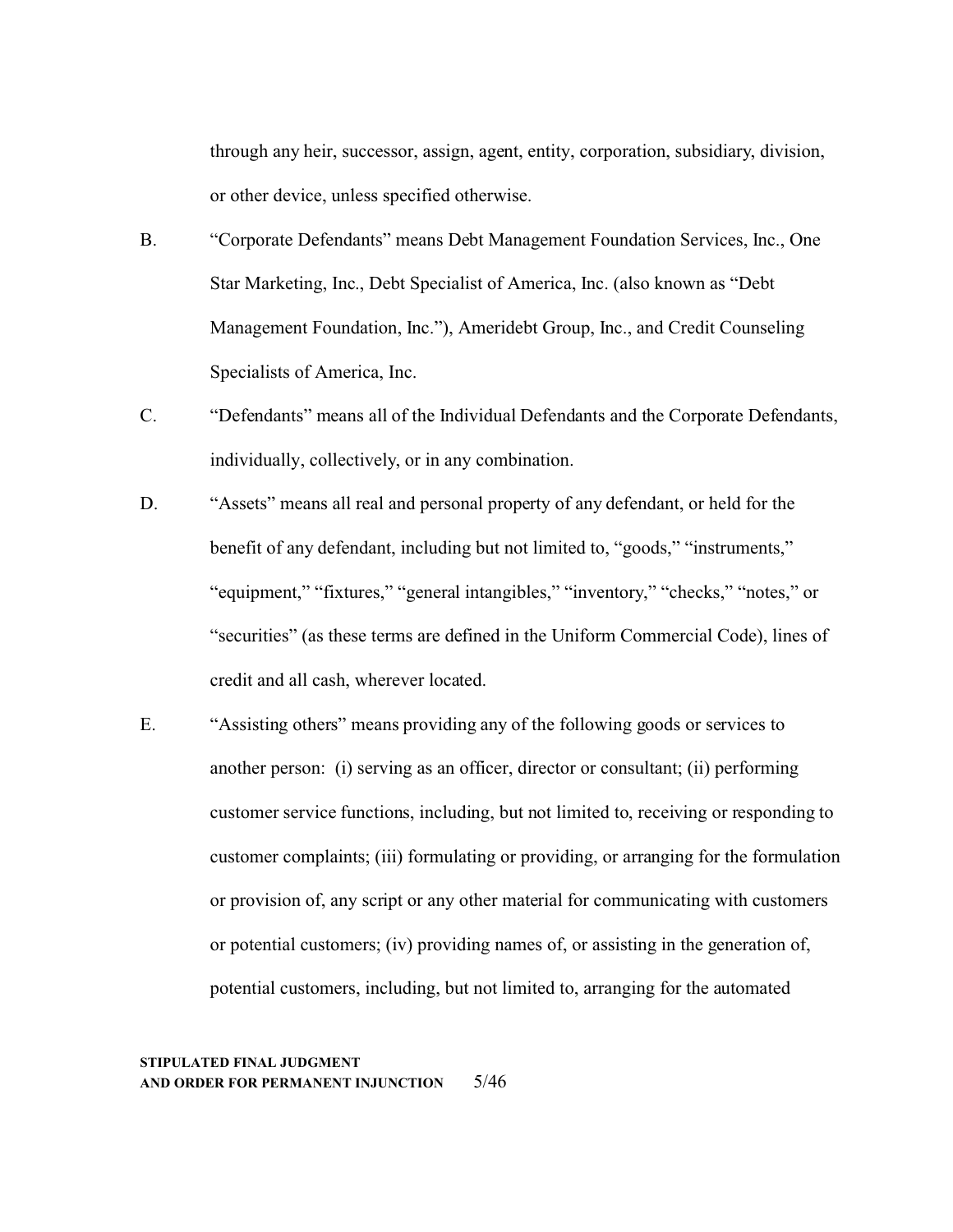delivery of messages to potential customers; (v) performing marketing services of any kind; or (vi) providing any other substantial help or aid, while knowing or consciously avoiding knowing that the person receiving assistance is engaged in an act or practice that is prohibited by this Permanent Injunction.

- F. "Billing information" means any data that enables any person to access a customer's or donor's account, such as a credit card, checking, savings, share or similar account, utility bill, mortgage loan account, or debit card.
- G. "Credit repair service" means any service that is sold, provided or performed (or promoted with representations that it is sold, provided or performed) for the express or implied purpose of: (i) improving any consumer's credit record, credit history, or credit rating; or (ii) providing advice or assistance to any consumer with regard to any activity or service that purports to improve any consumer's credit record, credit history, or credit rating.
- H. "Customer relationship" means a continuing relationship between a consumer and a financial institution under which the financial institution provides one or more financial products or services to the consumer that are to be used primarily for personal, family, or household purposes.
- I. "Debt management service" means:

**STIPULATED FINAL JUDGMENT AND ORDER FOR PERMANENT INJUNCTION** 6/46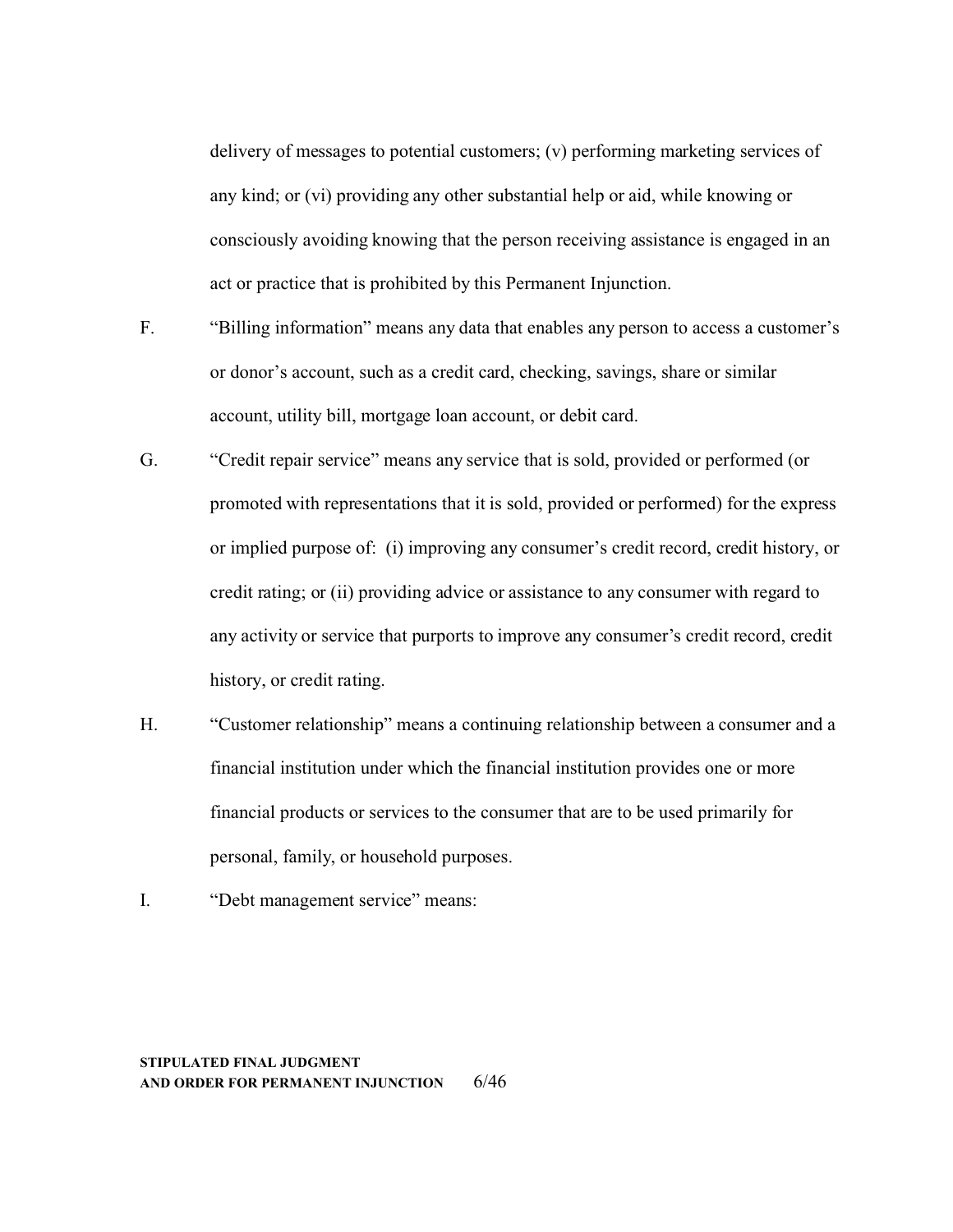(1) receiving money from a consumer for the purpose of distributing one or more payments to or among one or more creditors of the consumer in full or partial payment of the consumer's obligation;

(2) arranging or assisting a consumer to arrange for the distribution of one or more payments to or among one or more creditors of the consumer in full or partial payment of the consumer's obligation;

(3) exercising direct or indirect control, or arranging for the exercise of such control, over funds of a consumer for the purpose of distributing payments to or among one or more creditors of the consumer in full or partial payment of the consumer's obligation; or

(4) acting or offering to act as an intermediary between a consumer and one or more creditors of the consumer for the purpose of adjusting, settling, discharging, reaching a compromise on or otherwise altering the terms of payment of the consumer's obligation.

J. "Defendants' Financial Statements" means the document entitled "Financial Statement of Individual Defendant," dated July 27, 2004 and signed by Dale R. Buird, Sr.; the document entitled "Financial Statement of Individual Defendant," dated July 28, 2004, and signed by Shawn Buird; the document entitled "Financial Statement of Individual Defendant," dated July 29, 2004 and signed by Dale R. Buird, Jr.; and the documents entitled "Financial Statements of Corporate

#### **STIPULATED FINAL JUDGMENT AND ORDER FOR PERMANENT INJUNCTION** 7/46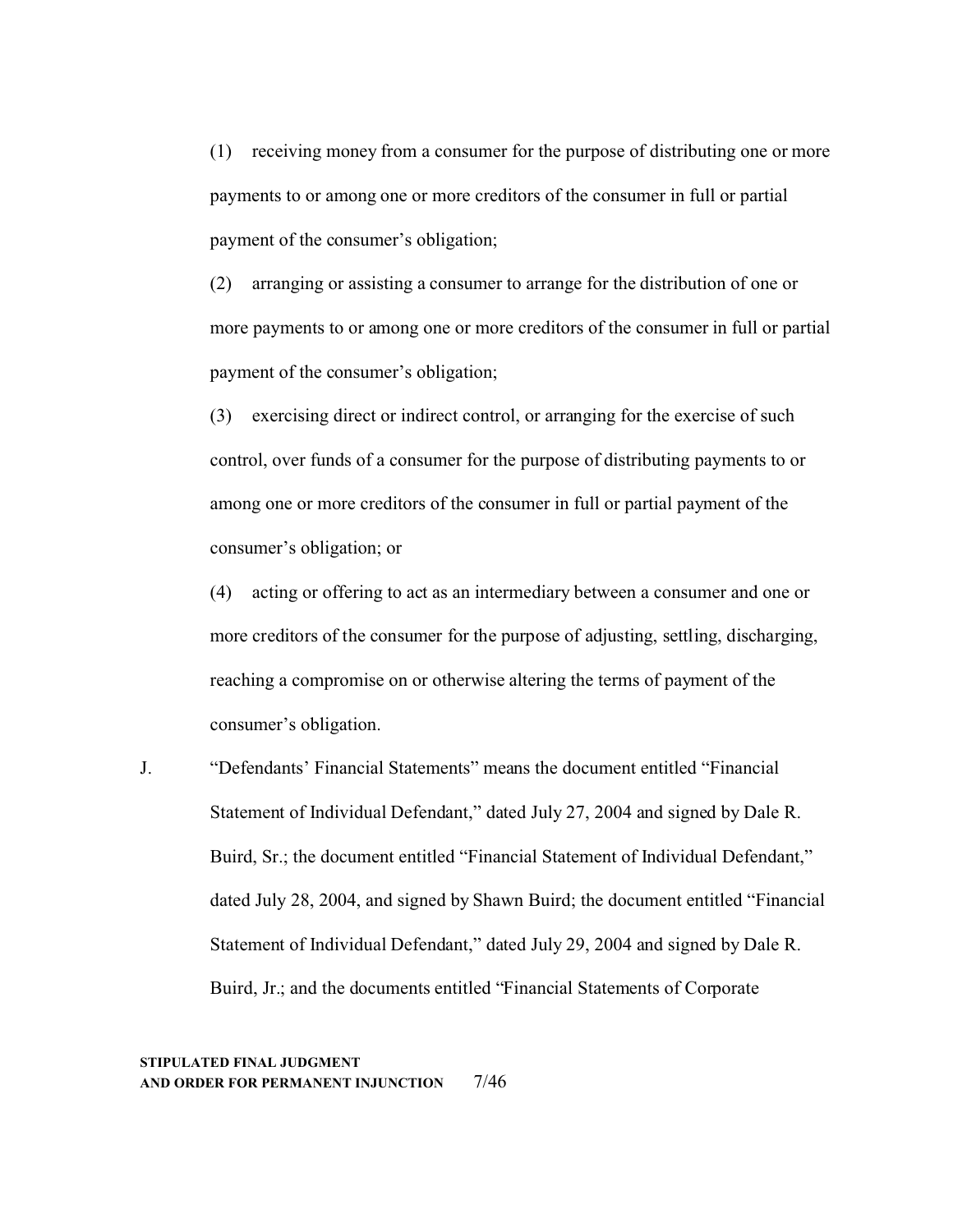Defendant" dated July 29 and 30, 2004, signed by Dale R. Buird, Jr.; and all documents that reaffirm or are identified as exhibits, addendums, supplements, or attachments to those Financial Statements.

- K. "Document" is equal in scope and synonymous in meaning to the usage of the term in Federal Rule Civil Procedure 34(a), and includes writings, drawings, charts, graphs, photographs, audio and video recordings, computer records, and any other data compilations from which information can be obtained.
- L. "Established business relationship" means a relationship between a seller and a person based on: (1) the person's purchase, rental, or lease of the seller's goods or services or a financial transaction between the person and seller, within the eighteen (18) months immediately preceding the date of a telemarketing call; or (2) the person's inquiry or application regarding a product or service offered by the seller, within the three (3) months immediately preceding the date of a telemarketing call, except that a person's dealings with the Corporate Defendants do not qualify as an established business relationship for purposes of this Permanent Injunction.
- M. "Financial institution" means any institution the business of which is engaging in "financial activities" as described in 12 U.S.C. § 1843(k), and includes persons or entities that engage in the businesses described in 16 C.F.R. § 313.3(k)(2).

#### **STIPULATED FINAL JUDGMENT AND ORDER FOR PERMANENT INJUNCTION** 8/46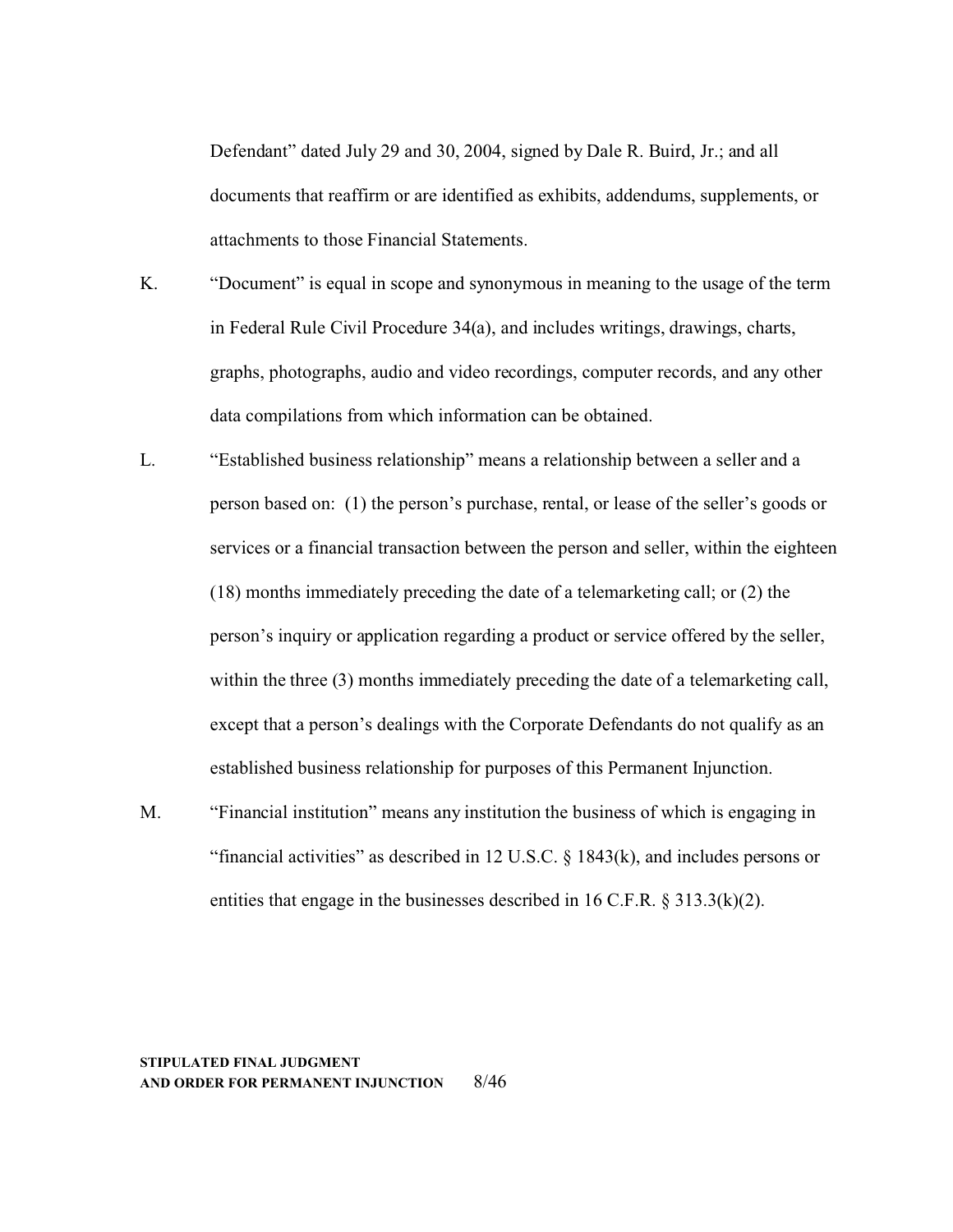N. "National Do Not Call Registry" means the National Do Not Call Registry maintained by the Federal Trade Commission pursuant to 16 C.F.R.  $§ 310.4(b)(1)(iii)(B).$ 

O. "Outbound telephone call" means a telephone call initiated by a telemarketer to induce the purchase of goods or services or to solicit a charitable contribution.

- P. "Participating in" an activity means (i) providing advice, supervision, or guidance on how to conduct the activity; (ii) performing customer service functions, including, but not limited to, receiving or responding to consumer complaints related to the activity; (iii) formulating or providing, or arranging for the formulation or provision of, any sales script or any other material for communicating with customers or potential customers of the activity; (iv) providing names of, or assisting in the generation of, potential customers, including arranging for automated delivery of messages to potential customers; (v) performing marketing services of any kind related to the activity; (vi) receiving payment of any kind based on the success of the activity; or (vii) providing funds to support the activity, through a loan, investment or any other means.
- Q. "Person" means any individual, group, unincorporated association, limited or general partnership, corporation, or other business entity.

#### **STIPULATED FINAL JUDGMENT AND ORDER FOR PERMANENT INJUNCTION** 9/46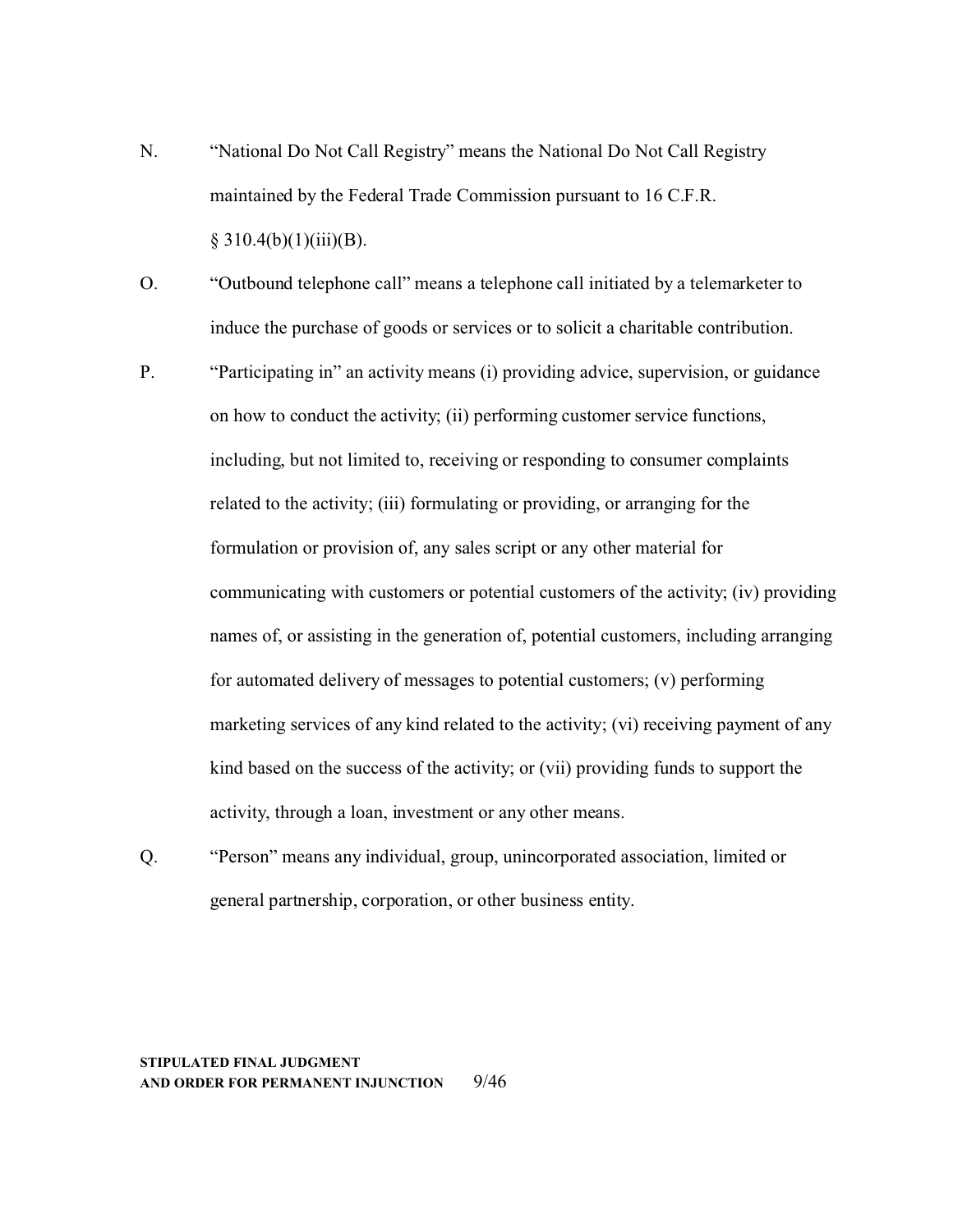- R. "Privacy Rule" means the regulations on Privacy of Consumer Financial Information at 16 C.F.R. Part 313, promulgated by the FTC to implement Subtitle A of Title V of the Gramm-Leach-Bliley Act, 15 U.S.C. § 6801-6809.
- S. "Receiver," means Charles Stutts, in his capacity as the Receiver appointed in this Permanent Injunction.
- T. "Seller" means any person who, in connection with a telemarketing transaction, provides, offers to provide, or arranges for others to provide goods or services to the customer in exchange for consideration, whether or not such person is under the jurisdiction of the Federal Trade Commission.
- U. "Telemarketer" means any person who, in connection with telemarketing, initiates or receives telephone calls to or from a customer or donor.
- V. "Telemarketing Sales Rule" or "Rule" means the FTC Rule entitled "Telemarketing Sales Rule," 16 C.F.R. Part 310.
- W. "Telemarketing" means a plan, program, or campaign which is conducted to induce the purchase of goods or services or a charitable contribution, by use of one or more telephones and which involves more than one interstate telephone call. The term does not include the solicitation of sales through the mailing of a catalog which contains a written description or illustration of the goods or services offered for sale; includes the business address of the seller; includes multiple pages of written material or illustrations; and has been issued not less frequently than once a year,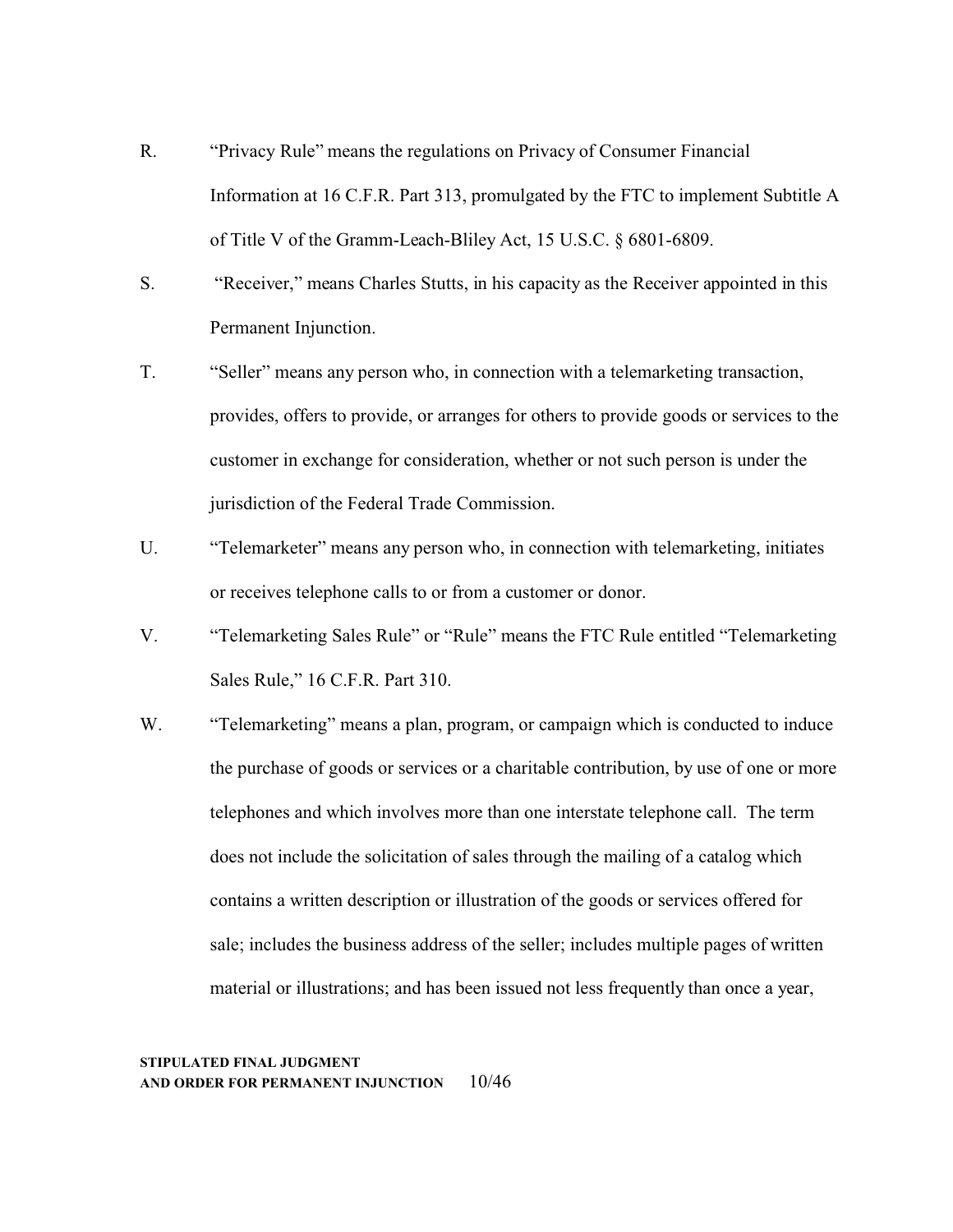when the person making the solicitation does not solicit customers by telephone but only receives calls initiated by customers in response to the catalog and during those calls takes orders only without further solicitation. For purposes of the previous sentence, the term "further solicitation" does not include providing the customer with information about, or attempting to sell, any other item included in the same catalog which prompted the customer's call or in a substantially similar catalog.

## **ORDER**

**I.**

#### **PROHIBITION AGAINST DECEPTIVE MARKETING PRACTICES**

**IT IS FURTHER ORDERED** that, in connection with the advertising, promotion, offering or sale of goods or services related to debt management services or credit repair

services, the Defendants and persons in active concert or participation with them who receive actual notice of this Permanent Injunction are hereby permanently restrained and enjoined from:

A. Falsely representing or assisting others in falsely representing that any person provides debt management services;

B. Falsely representing or assisting others in falsely representing that any person provides services that eliminate interest charges on consumer debt, or reduce interest charges on consumer debt to a specified amount;

**STIPULATED FINAL JUDGMENT AND ORDER FOR PERMANENT INJUNCTION** 11/46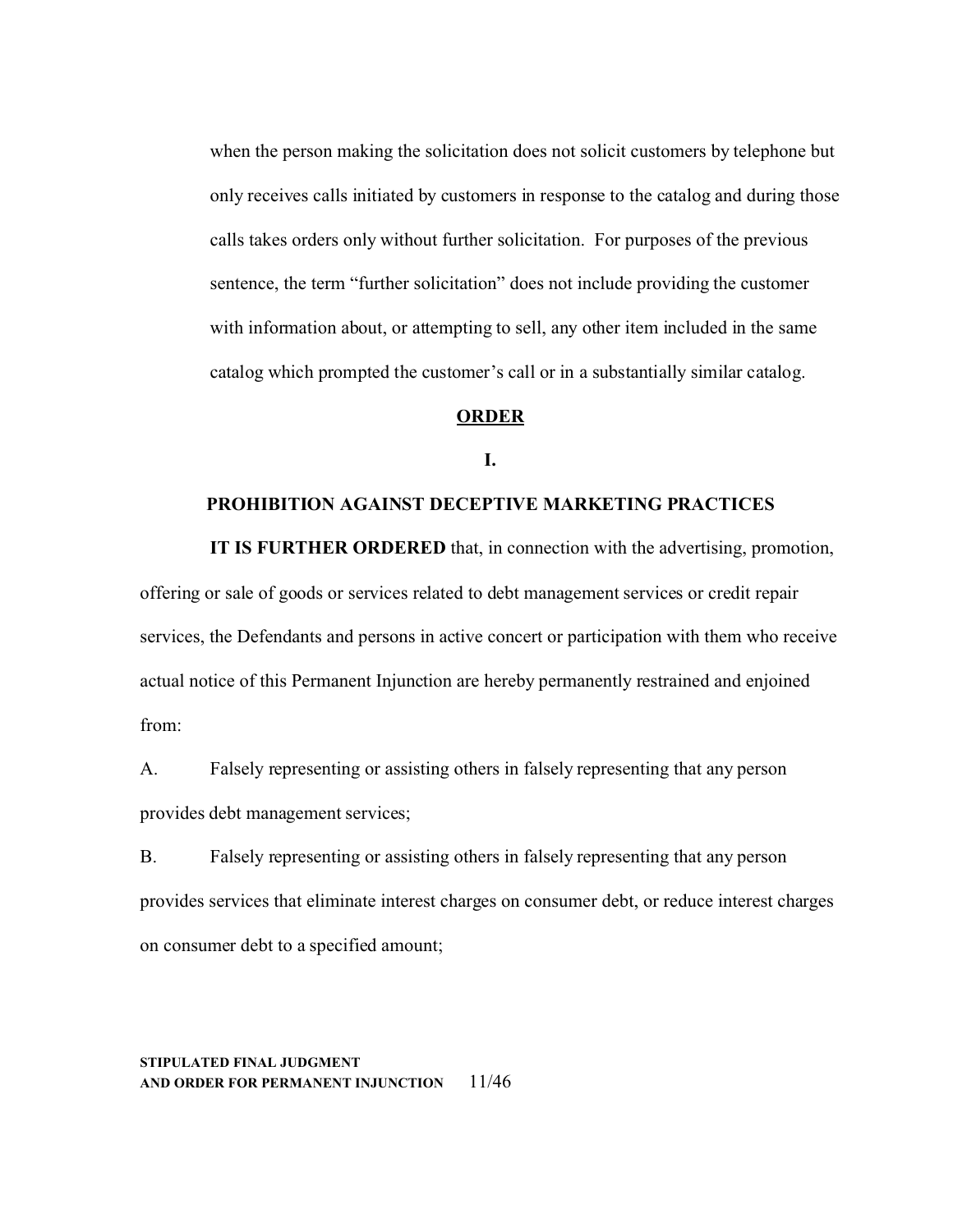C. Falsely representing or assisting others in falsely representing that any person provides services that will entitle consumers to repay their debts by making a specific monthly payment;

D. Falsely representing or assisting others in falsely representing that any person will provide debt management services before a consumer's next credit card billing cycle;

E. Falsely representing or assisting others in falsely representing the benefits that consumers will receive by contracting to receive debt management services;

F. Falsely representing or assisting others in falsely representing that a consumer will receive a refund if the consumer cancels within a specified period;

G. Falsely representing or assisting others in falsely representing that an entity is a nonprofit entity or a tax-exempt nonprofit entity under the Internal Revenue Code; and

H. Making or assisting others in making any other express or implied representation or omission of material fact that is false or misleading, in any manner, orally or in writing, to any consumer or entity.

For purposes of this Paragraph, "material" means likely to affect a person's choice of, or conduct regarding, goods or services or a charitable contribution.

## **II.**

#### **PROHIBITION AGAINST DECEPTIVE TELEMARKETING PRACTICES**

**IT IS FURTHER ORDERED** that, in connection with telemarketing, the

Defendants and persons in active concert or participation with them who receive actual notice

**STIPULATED FINAL JUDGMENT AND ORDER FOR PERMANENT INJUNCTION** 12/46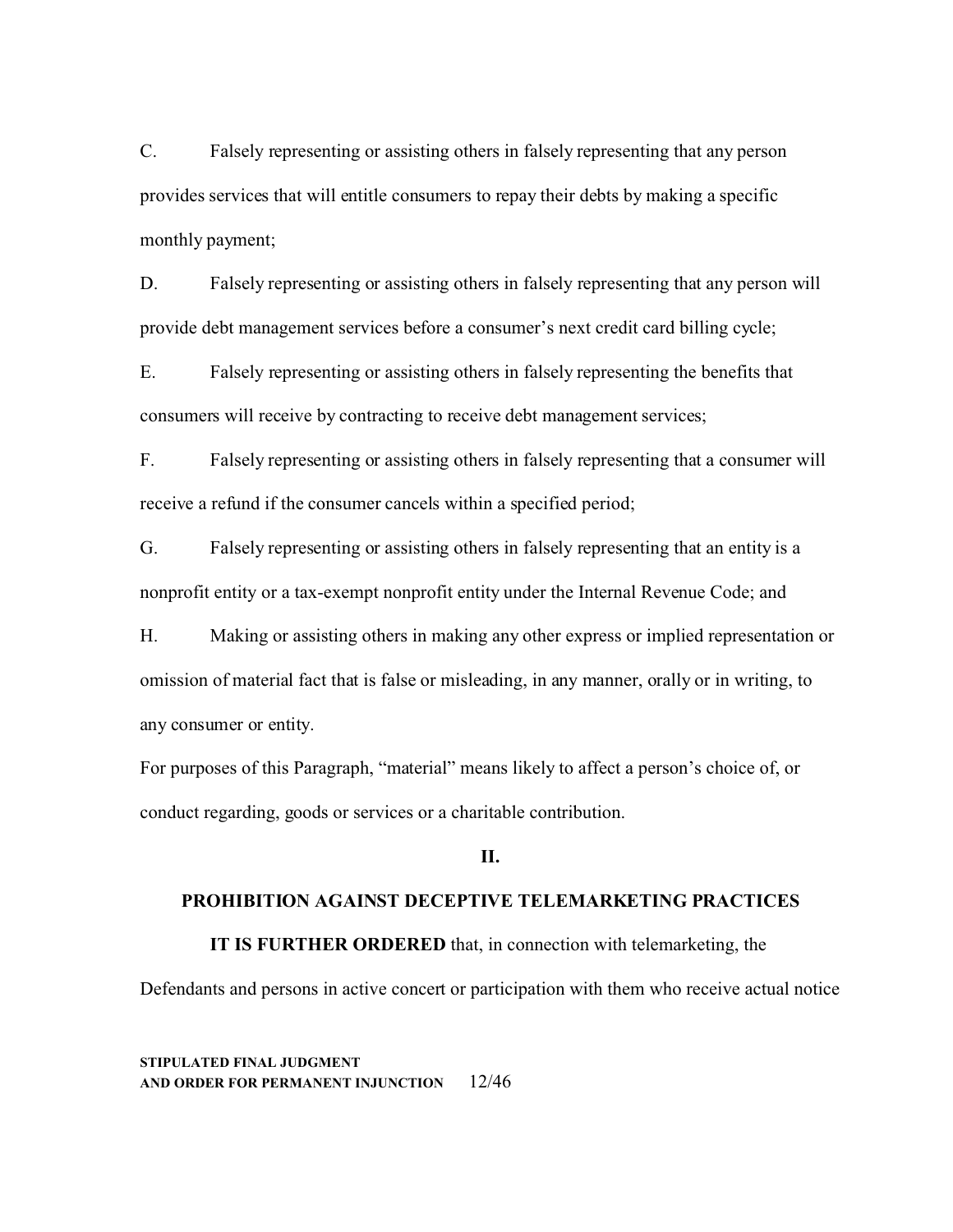of this Permanent Injunction are hereby permanently restrained and enjoined from engaging in, or assisting others engaged in:

A. Falsely representing that any person provides debt management services;

B. Falsely representing that any person provides services that eliminate interest charges on consumer debt, or reduce interest charges on consumer debt to a specified amount;

C. Falsely representing that any person provides services that will entitle consumers to repay their debts by making a specific monthly payment;

D. Falsely representing that any person will provide debt management services before a consumer's next credit card billing cycle;

E. Falsely representing the benefits that consumers will receive by contracting to receive debt management services;

F. Falsely representing that a consumer will receive a refund if the consumer cancels within a specified period;

G. Falsely representing that an entity is a nonprofit entity or a tax-exempt nonprofit entity under Section 501(c)(3) of the Internal Revenue Code; and

H. Making any other false or misleading statements to induce consumers to pay for services or to induce a charitable contribution in violation of the deceptive practices prohibitions of the Telemarketing Sales Rule, 16 C.F.R. § 310.3.

#### **STIPULATED FINAL JUDGMENT AND ORDER FOR PERMANENT INJUNCTION** 13/46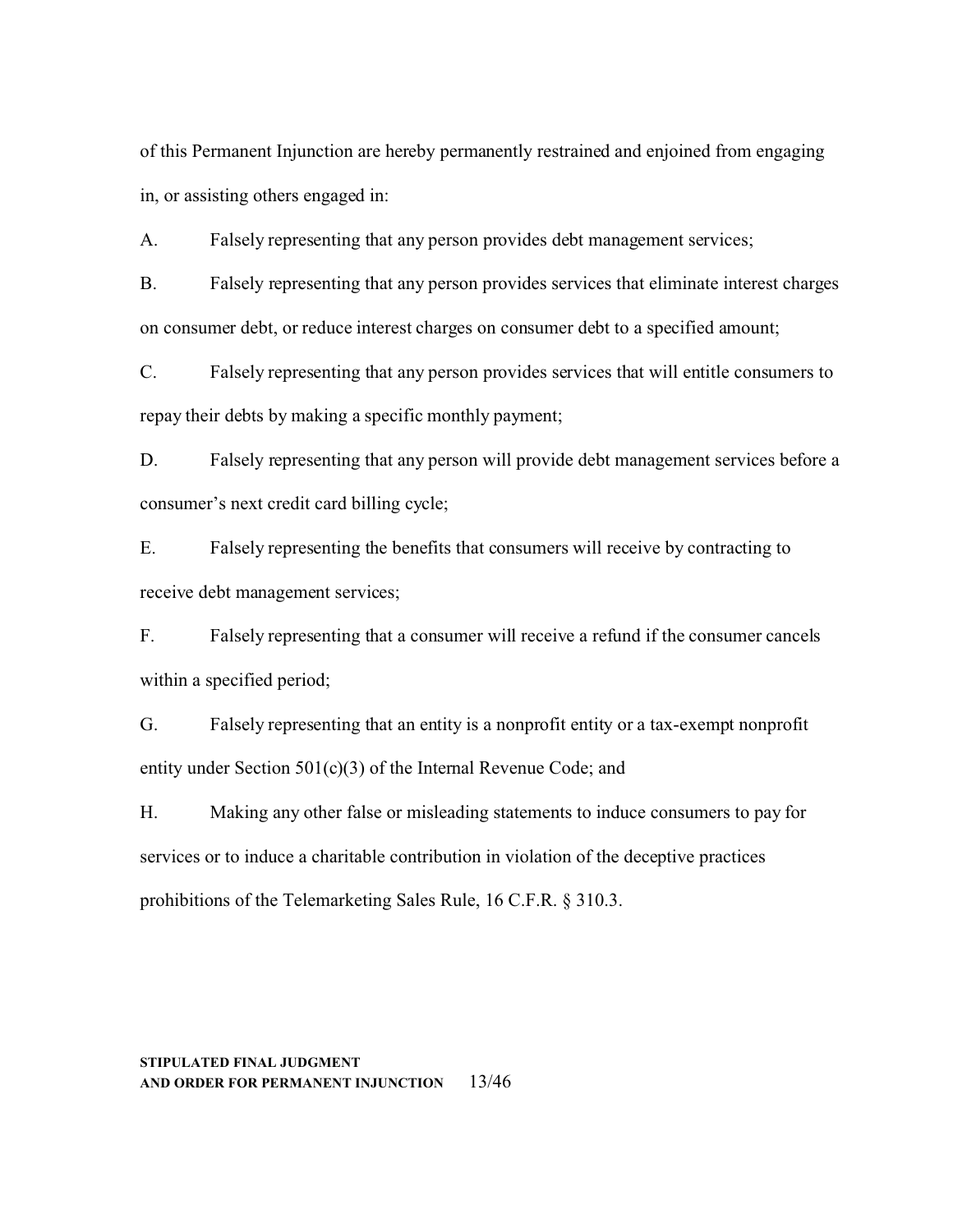# **PROHIBITION ON SUBMITTING BILLING INFORMATION WITHOUT EXPRESS INFORMED CONSENT**

**IT IS FURTHER ORDERED** that the Defendants and persons or entities in active concert or participation with them who receive actual notice of this Permanent Injunction are hereby permanently restrained and enjoined from directly or indirectly causing billing information to be submitted for payment without the express informed consent of the consumer. To comply with this provision, the Defendants must not seek the consent of the consumer unless and until the following information has been disclosed truthfully, in a clear and conspicuous manner: (i) the total costs to purchase, receive, or use, and the quantity of, any goods or services that are the subject of the sales offer; (ii) all material restrictions, limitations, or conditions to purchase, receive, or use the goods or services that are the subject of the sales offer; (iii) if the seller has a policy of not making refunds, cancellations, exchanges, or repurchases, a statement informing the customer that this is the seller's policy; or, if the seller or telemarketer makes a representation about a refund, cancellation, exchange, or repurchase policy, a statement of all material terms and conditions of such policy. For purposes of this Paragraph, "material" means likely to affect a person's choice of, or conduct regarding, goods or services or a charitable contribution.

## **STIPULATED FINAL JUDGMENT AND ORDER FOR PERMANENT INJUNCTION** 14/46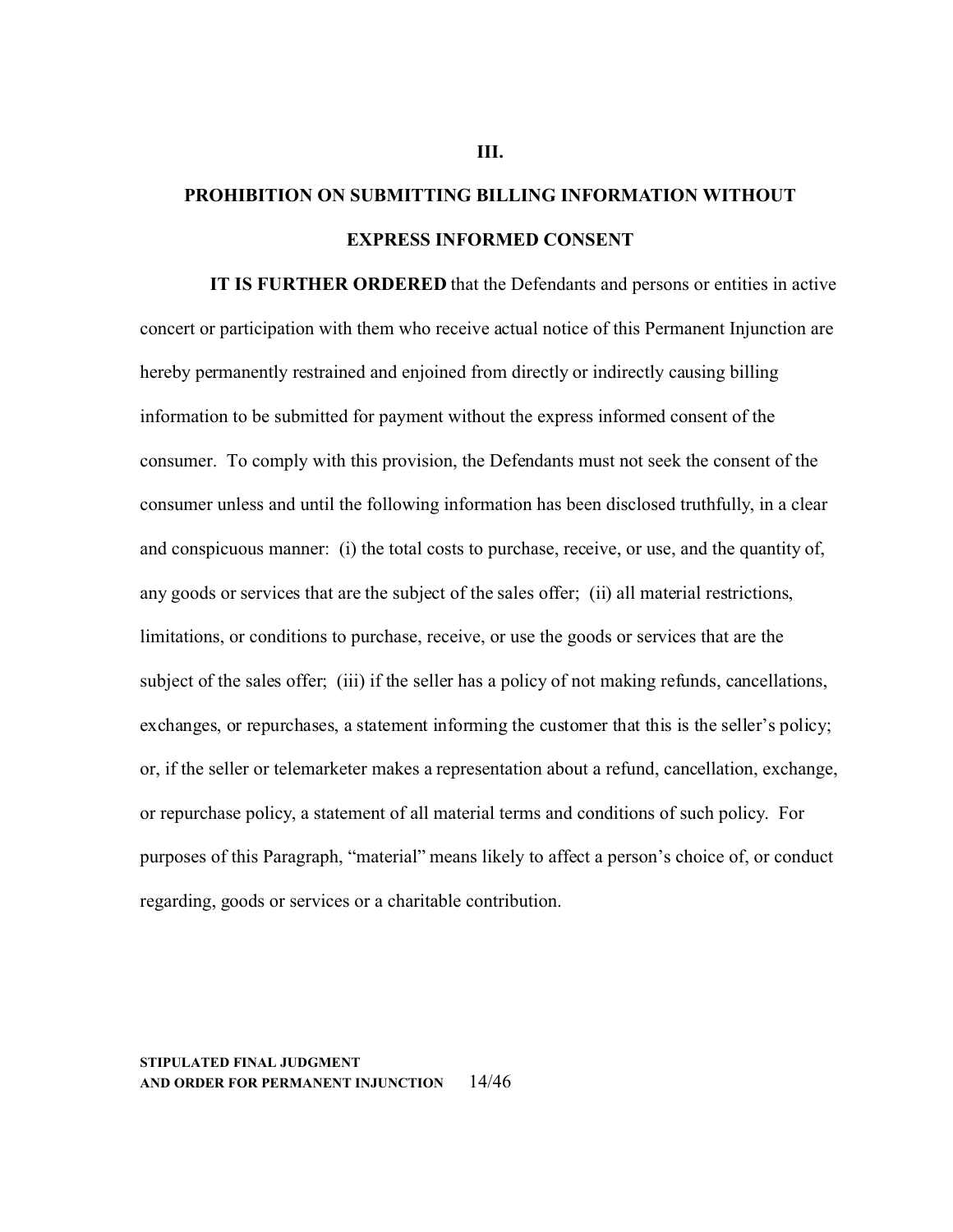#### **PROHIBITION AGAINST VIOLATION OF DO NOT CALL PROHIBITIONS**

**IT IS FURTHER ORDERED** that, in connection with telemarketing, the Defendants and persons in active concert or participation with them who receive actual notice of this Permanent Injunction are hereby permanently restrained and enjoined from engaging in, or causing other persons to engage in:

A. Initiating any outbound telephone call to a person's telephone number on the National Do Not Call Registry of persons who do not wish to receive outbound telephone calls to induce the purchase of goods or services unless:

- 1. the seller has obtained the express agreement, in writing, of such person to place calls to that person. Such written agreement must clearly evidence such person's authorization that calls made by or on behalf of a specific party may be placed to that person, and must include the telephone number to which the calls may be placed and the signature of that person; or
- 2. the seller has an established business relationship with such person and that person has not stated that he or she does not wish to receive outbound telephone calls from the seller;

B. Initiating any outbound telephone call to telephone numbers within given area codes without first paying the required annual fees for access to the telephone numbers within those area codes that are included in the National Do Not Call Registry when Defendants do not

**STIPULATED FINAL JUDGMENT AND ORDER FOR PERMANENT INJUNCTION** 15/46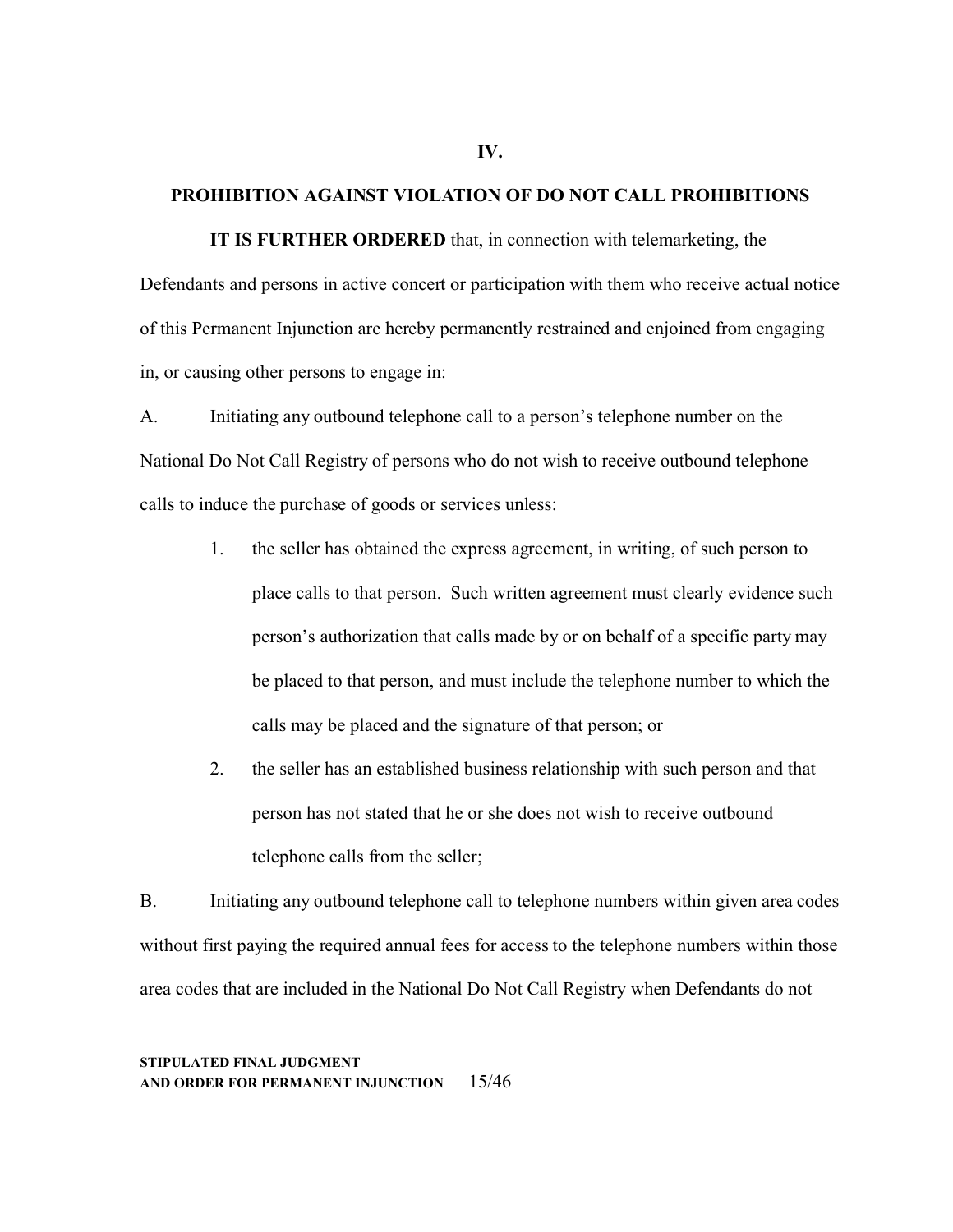have the established business relationship or express authorization described in Subparagraph IV.A;

C. Initiating any outbound telephone call to a person when that person has previously stated that he or she does not wish to receive an outbound telephone call made by or on behalf of the seller whose goods or services are being offered or made by or on behalf of the charitable organization for which a charitable contribution is being solicited; and

D. Any other act or practice that violates the prohibitions on abusive telemarketing acts or practices in the Telemarketing Sales Rule, 16 C.F.R. § 310.4, the recordkeeping requirements, 16 C.F.R. § 310.5, or the provisions governing fees for access to the National Do Not Call Registry, 16 C.F.R. § 310.8.

*Provided, however,* that if the Commission promulgates rules that modify or supersede the Telemarketing Sales Rule, in whole or in part, the Individual Defendants must comply fully and completely with all applicable requirements thereof, on and after the effective date of any such rules.

**V.**

# **PROHIBITION ON VIOLATING THE GRAMM-LEACH-BLILEY ACT**

**IT IS FURTHER ORDERED** that, when acting as or on behalf of a financial institution, Defendants are hereby restrained and enjoined from:

**STIPULATED FINAL JUDGMENT AND ORDER FOR PERMANENT INJUNCTION** 16/46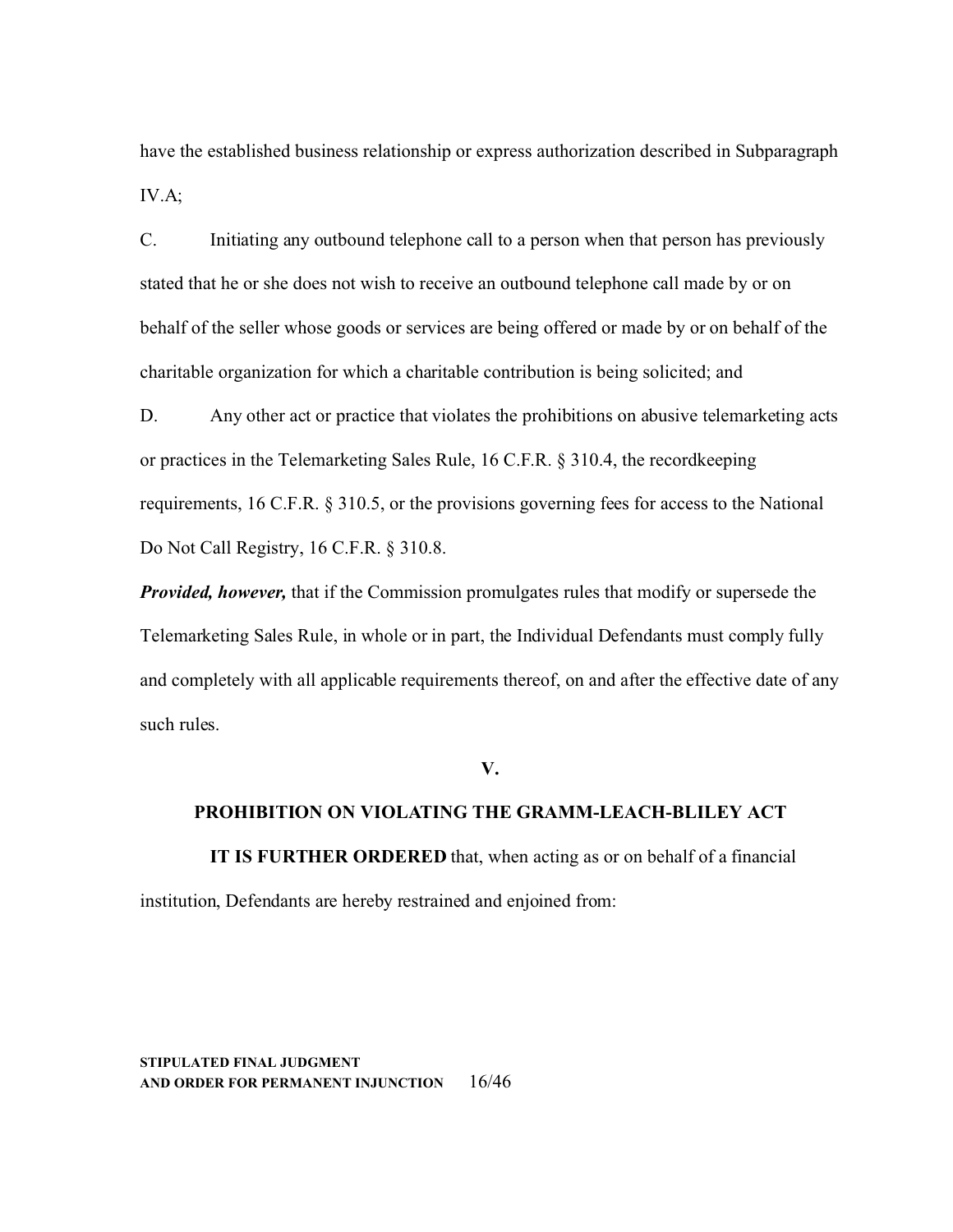- 1. Failing to provide each customer with a clear and conspicuous notice that accurately reflects the financial institution's privacy policies and practices not later than when a customer relationship is established; and
- 2. Failing otherwise to provide the notice of privacy policies as required by Subtitle A of Title V of the Gramm-Leach-Bliley Act, 15 U.S.C. § 6801-6809, and implementing regulations promulgated by the Commission at 16 C.F.R. Part 313.

#### **VI.**

## **PROHIBITION ON VIOLATING THE CREDIT REPAIR ORGANIZATIONS ACT**

**IT IS FURTHER ORDERED** that Defendants and persons in active concert or participation with them who receive actual notice of this Permanent Injunction are hereby restrained and enjoined from:

A. Charging or receiving any money or other valuable consideration for credit repair services before such service is fully performed;

B. Providing credit repair services until three business days after the consumer has signed a written and dated contract that includes:

1. The terms and conditions of payment, including the total amount of all payments to be made by the consumer to the credit repair organization or to any other person;

## **STIPULATED FINAL JUDGMENT AND ORDER FOR PERMANENT INJUNCTION** 17/46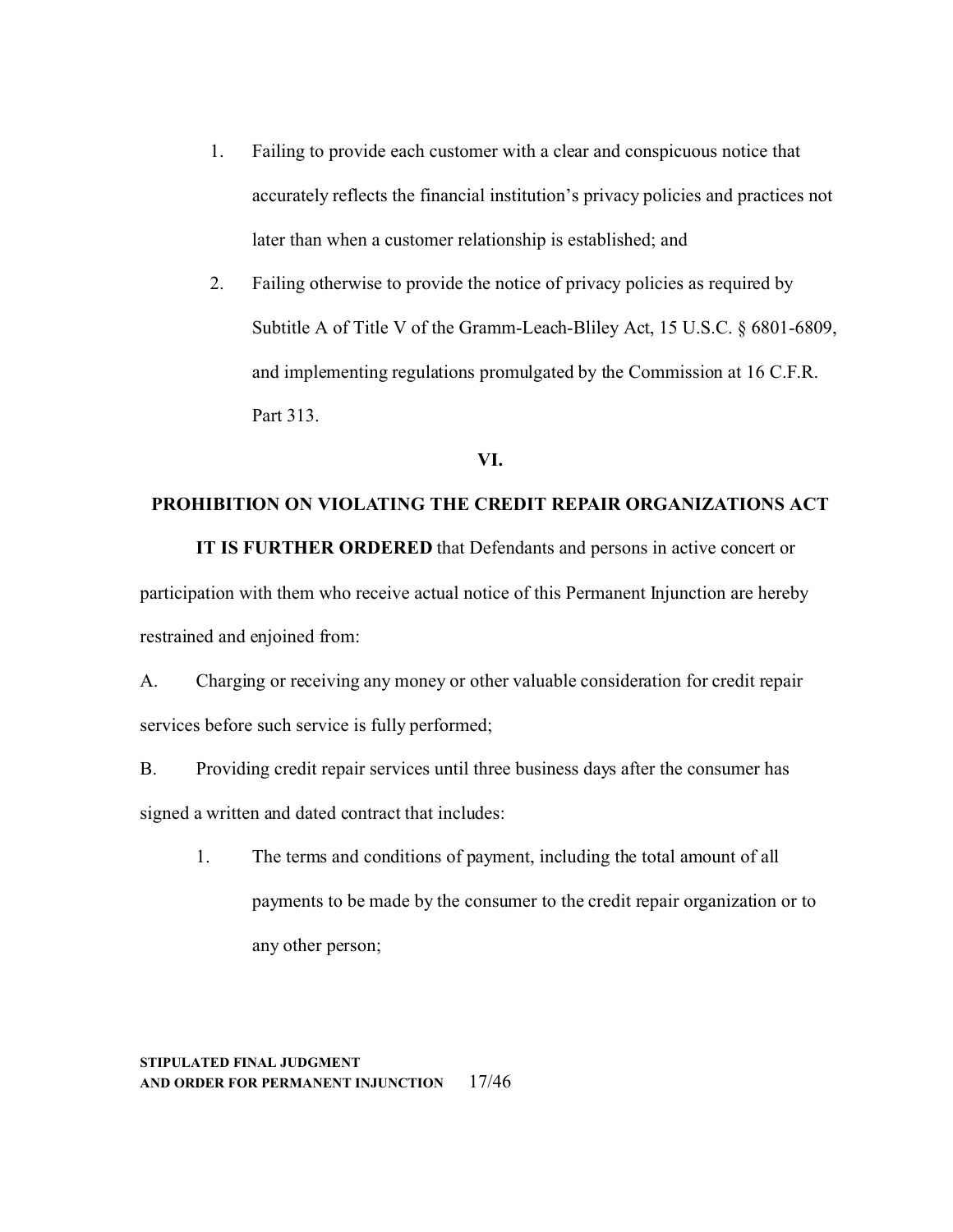- 2. A full and detailed description of the services to be performed by the credit repair organization for the consumer, including: (A) all guarantees of performance; and (B) an estimate of (i) the date by which the performance of the services (to be performed by the credit repair organization or any other person) will be complete; or (ii) the length of the period necessary to perform such services;
- 3. The credit repair organization's name and principal business address; and
- 4. A conspicuous statement in bold face type, in immediate proximity to the space reserved for the consumer's signature on the contract, which reads as follows: "You may cancel this contract without penalty or obligation at any time before midnight of the 3rd business day after the date on which you signed the contract. See the attached notice of cancellation form for an explanation of this right.";

C. Failing to provide a consumer who contracts for credit repair services with the written statement set forth in Section 405(a) of the Credit Repair Organizations Act concerning consumer credit file rights under state and federal law and the right to cancel a contract with a credit repair organization before any contract or agreement for credit repair services is executed;

#### **STIPULATED FINAL JUDGMENT AND ORDER FOR PERMANENT INJUNCTION** 18/46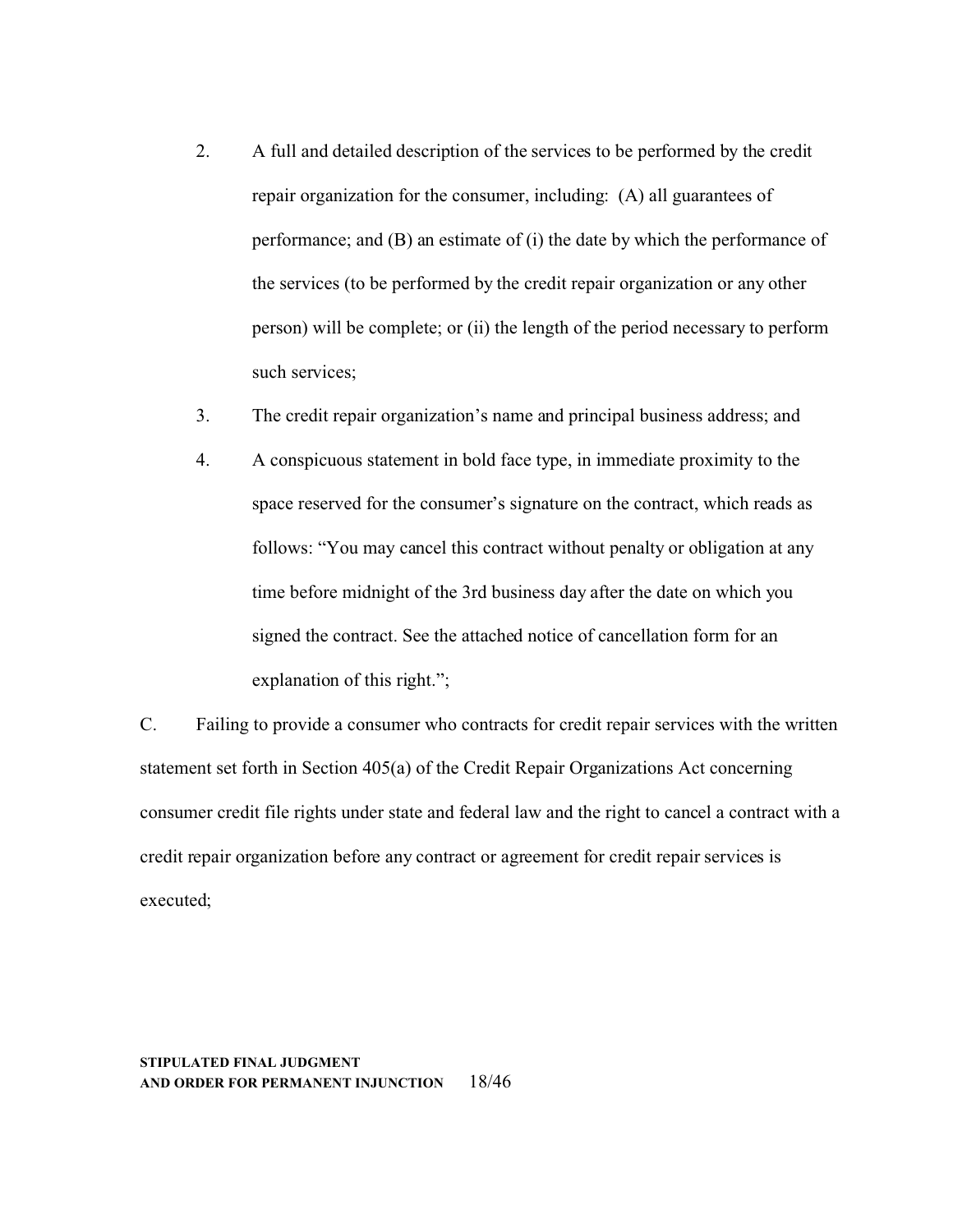D. Refusing to allow a consumer to cancel a contract for credit repair services without penalty or obligation when the consumer cancels before midnight of the third business day after the date that the contract is executed by the consumer; and

E. Engaging in any other act or practice prohibited by the Credit Repair Organizations Act, 15 U.S.C. §§ 1679b-1679f

## **VII.**

#### **OBLIGATION TO MONITOR TELEMARKETING PERSONNEL**

**IT IS FURTHER ORDERED** that any Individual Defendant who directly or indirectly manages, controls or has a majority ownership interest in any business that is engaged in telemarketing is hereby permanently restrained and enjoined from:

A. Failing to take reasonable steps sufficient to monitor and ensure that all employees and independent contractors engaged in telemarketing comply with Paragraphs I -VI of this Permanent Injunction. Such steps shall include:

- 1. Monitoring to ensure that lists of phone numbers used to contact customers include only numbers that are authorized to be called under the Telemarketing Sales Rule;
- 2. Establishing a procedure for receiving and responding to consumer complaints of violations of the Telemarketing Sales Rule and the Privacy Rule;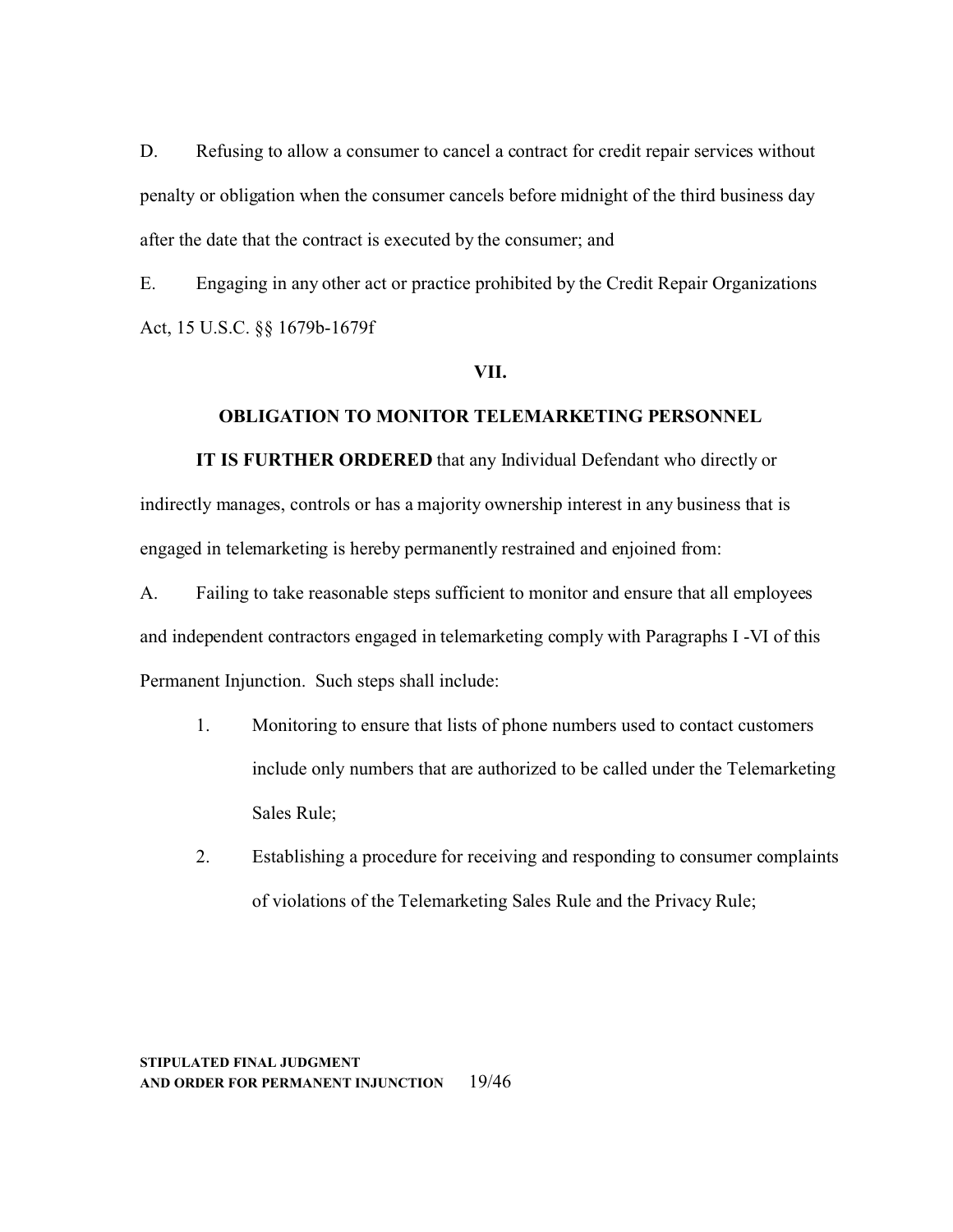- 3. Ascertaining the number and nature of consumer complaints regarding potentially violative telephone calls or sales practices in which each employee or independent contractor is involved;
- 4. Examining the initial and rebuttal scripts, training materials, notices, contracts and sales materials used by all employees and independent contractors to ascertain whether they comply with Telemarketing Sales Rule and the Privacy Rule; and
- 5. Monitoring a sample of telemarketing calls by having non-commissioned employees or contractors listen to telemarketers' oral presentations and keep records regarding any misrepresentations;

B. Failing promptly to investigate fully any consumer complaint received by any business to which this Paragraph applies; and

C. Failing to take corrective action with respect to any telemarketer or sales representative that is not complying with this Order, which may include training, disciplining, and/or terminating such sales person.

*Provided, however*, that this Paragraph does not authorize or require a Defendant to take any action that violates any federal, state, or local law.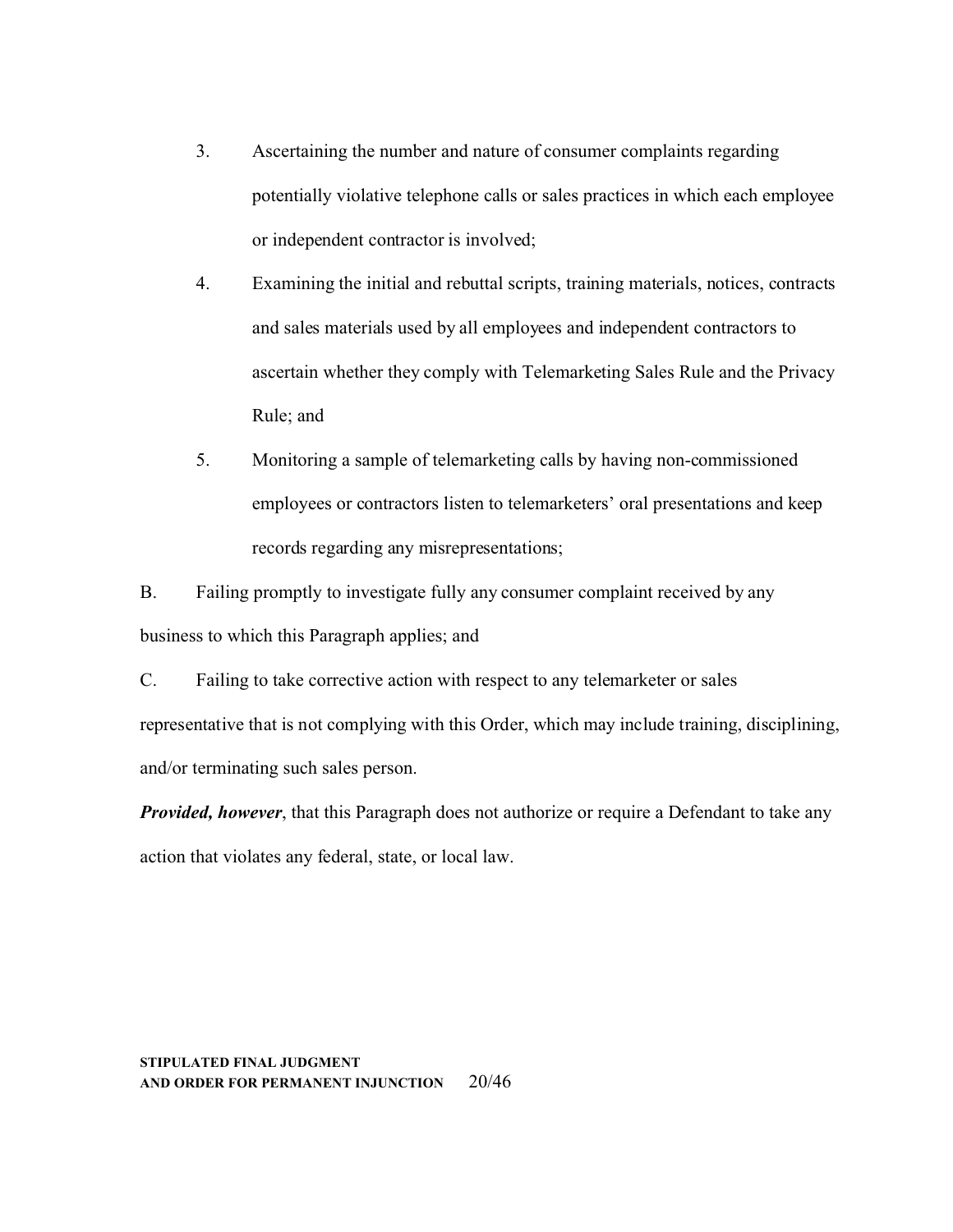#### **VIII.**

#### **BAN ON USE OF CUSTOMER DATA**

**IT IS FURTHER ORDERED** that Defendants and persons or entities in active concert or participation with them who receive actual notice of this Permanent Injunction are permanently restrained and enjoined from:

A. Selling, renting, leasing, transferring, or otherwise disclosing the name, address, telephone number, billing information, e-mail address, or other identifying information of any customer or potential customer who submitted such information to any Corporate Defendant, or the employees, agents or contractors of the Corporate Defendants, at any time prior to entry of this Permanent Injunction;

B. Using or benefitting from, for commercial purposes, the name, address, telephone number, billing information, e-mail address, or other identifying information of any customer or potential customer who submitted such information to any Corporate Defendant, or the employees, agents or contractors of the Corporate Defendants, at any time prior to entry of this Permanent Injunction;

*Provided, however,* that Defendants may disclose such identifying information (i) for the purpose of making payments on debts on behalf of consumers from the Credit Counseling Specialists of America trust account or returning funds from that account to consumers; (ii) with the express written consent of the person whose information is disclosed, (iii) to a law

## **STIPULATED FINAL JUDGMENT AND ORDER FOR PERMANENT INJUNCTION** 21/46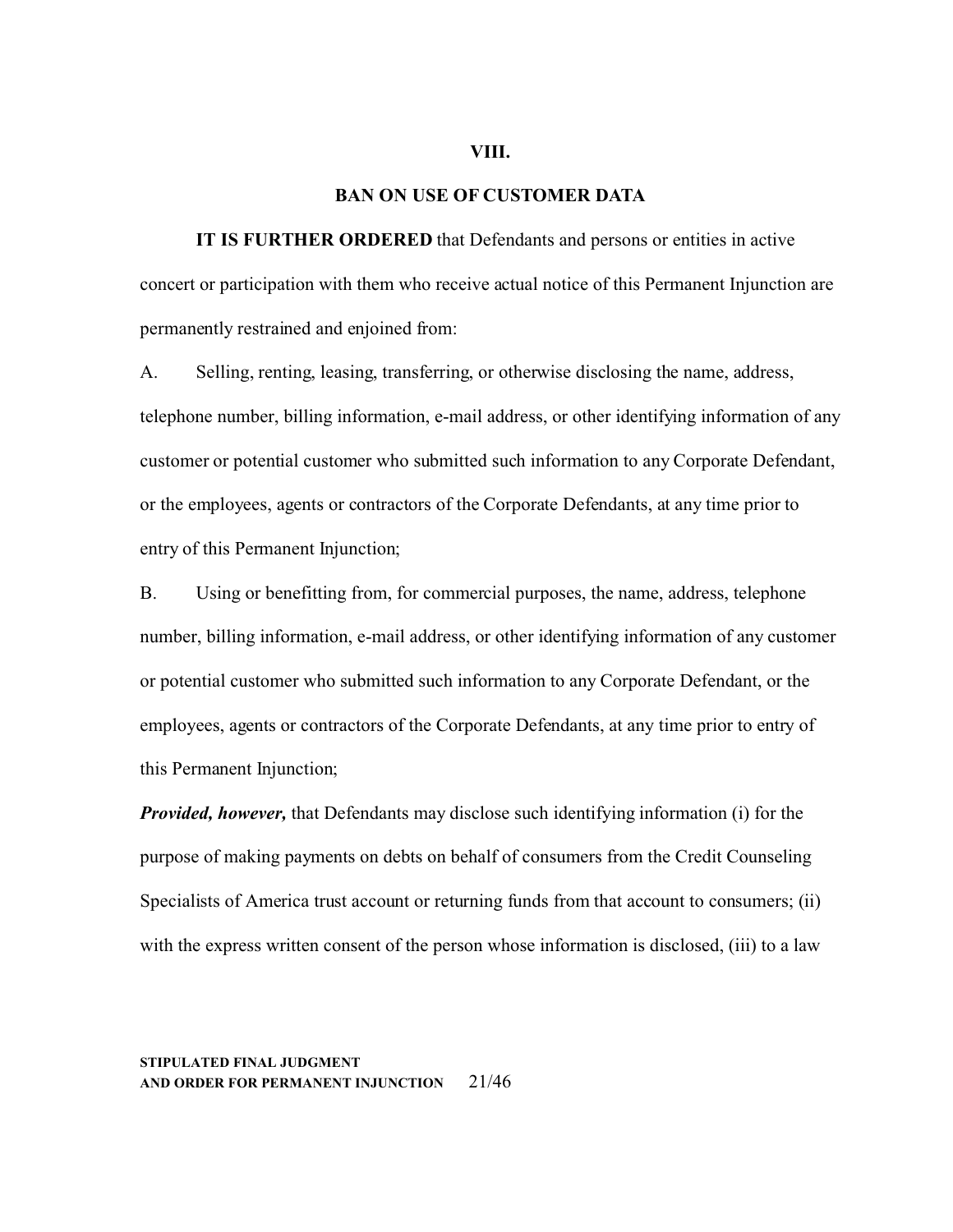enforcement agency, or (iv) as required by any law, regulation, this Permanent Injunction or other court order.

## **IX.**

# **FINANCIAL STATEMENT REAFFIRMATION**

**IT IS FURTHER ORDERED** that, within five business days after this Stipulated Final Judgment and Order for Permanent Injunction and Other Equitable Relief is signed on behalf of the Individual Defendants, the Individual Defendants must reaffirm and attest to the truthfulness, accuracy and completeness of the Defendants' Financial Statements. The parties to this agreement acknowledge and agree that:

A. The FTC's agreement to this Permanent Injunction, particularly the provisions that stay the monetary judgment with respect to the Individual Defendants, is expressly premised on the truthfulness, accuracy and completeness of the Defendants' Financial Statements and the Individual Defendants' reaffirmation. If the FTC finds that these documents contain any material misrepresentation or omission, it may seek to lift the stay in accordance with Paragraph X.

B. By agreeing to this Permanent Injunction, the Individual Defendants authorize the Commission to verify all information provided on their financial disclosure forms with all appropriate third parties, including but not limited to financial institutions.

C. In accordance with 31 U.S.C. § 7701, Defendants have been required to furnish to the Commission their respective taxpayer identifying numbers (social security numbers or

## **STIPULATED FINAL JUDGMENT AND ORDER FOR PERMANENT INJUNCTION** 22/46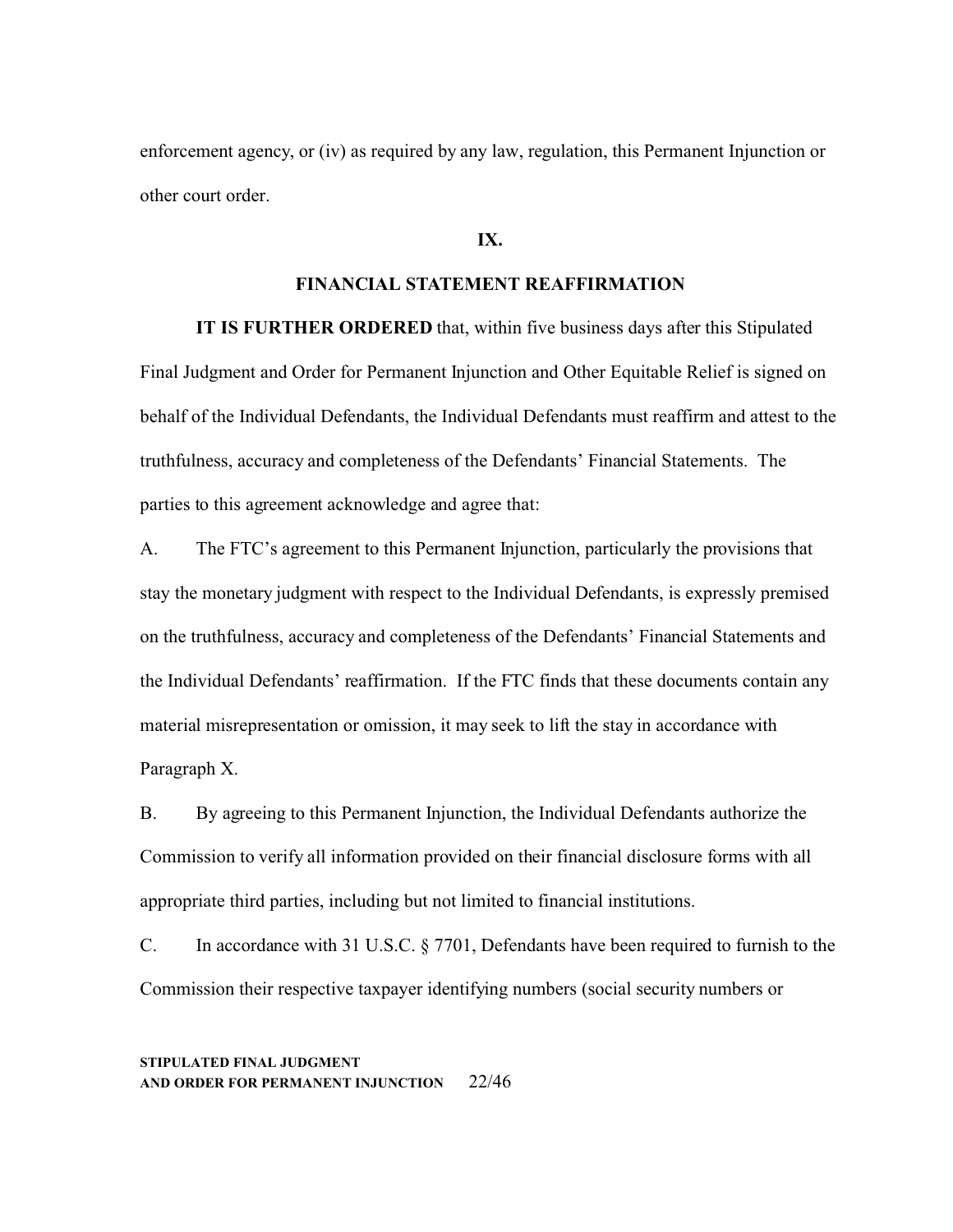employer identification numbers), and these numbers may be used for purposes of collecting and reporting on any delinquent amount arising out of such Defendant's relationship with the government.

**X.**

# **MONETARY JUDGMENT**

# **IT IS FURTHER ORDERED** that

A. Defendants are jointly and severally liable to the FTC for eleven million thirty-five thousand sixty-five dollars (\$11,035,065), which amount was taken from consumers, and the FTC is awarded a monetary judgment in that amount. Funds collected to satisfy this judgment shall be used for consumer redress or disgorgement as provided for in Paragraph XVI of this Permanent Injunction.

B. The monetary judgment against the Defendants set forth above shall be partially satisfied as follows:

- 1. The Receiver shall liquidate the assets of the Corporate Defendants pursuant to his duties under this Permanent Injunction, and shall, subject to the Court's approval pursuant to Paragraph XIII, pay the net assets of the Corporate Defendants, if any, to the FTC or its designated representative, and the amount paid to the FTC will be credited as payment of this monetary judgment; and
- 2. Defendant Dale Buird, Sr., shall sell or mortgage the lands and premises at 12501 Vonn Road, Largo, Florida and arrange for the seller or mortgagee to

**STIPULATED FINAL JUDGMENT AND ORDER FOR PERMANENT INJUNCTION** 23/46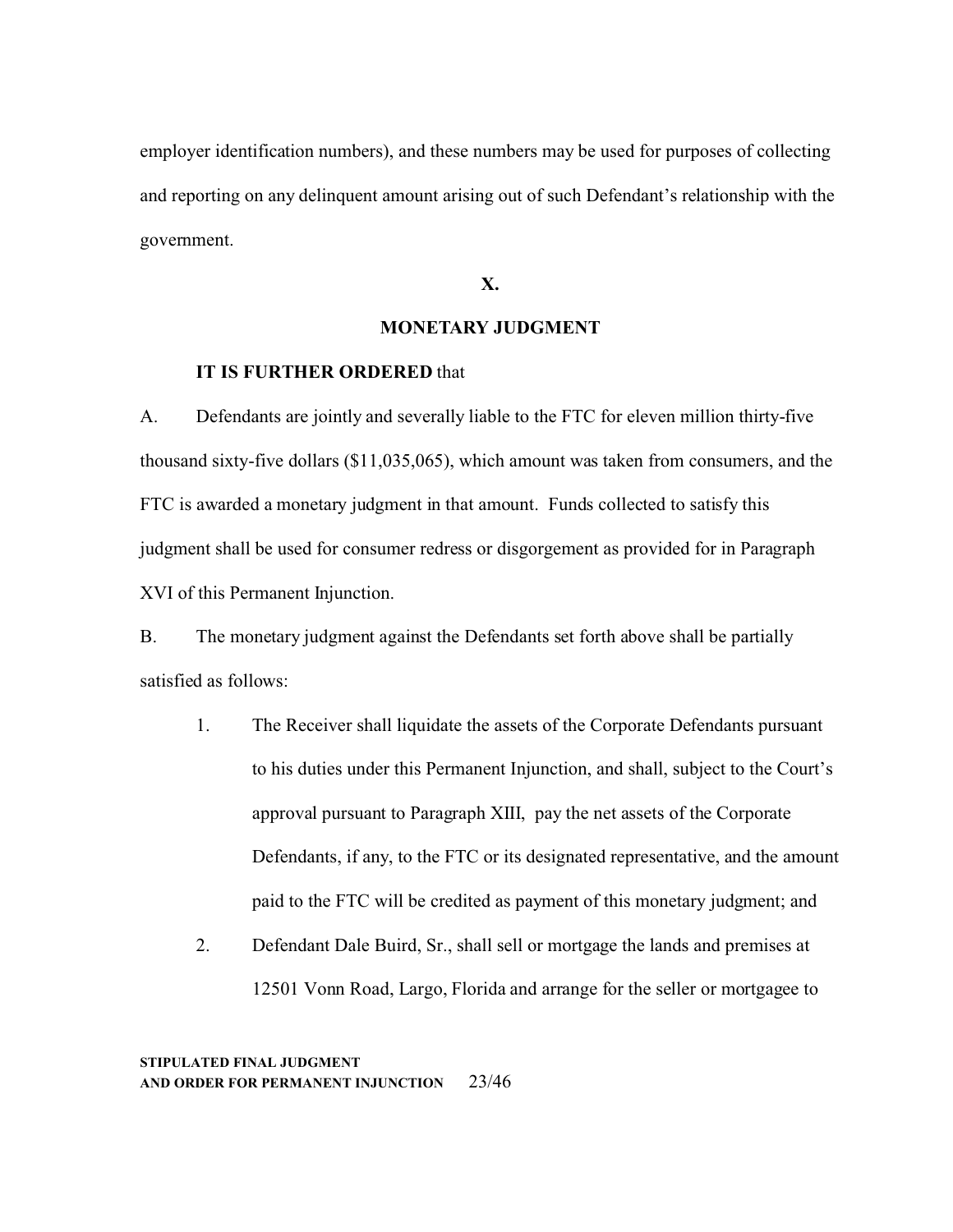pay to the Receivers two hundred thousand dollars (\$200,000) to be included in the assets of the Corporate Defendants. If the sale or mortgage and payment of \$200,000 is not completed within thirty days from the entry of this Permanent Injunction, Dale R. Buird, Sr., shall exercise all legal or equitable rights and remedies at his disposal to convey the lands and premises at 12501 Vonn Road, Largo, Florida, more particularly known as Lot 11 of the Goodenough Estates Subdivision, to the Receiver to be liquidated as part of the assets of the Corporate Defendants;

3. Dale R. Buird, Jr., agrees that, upon the Court's approval of this Permanent Injunction, all dominion, title and control of all assets held in AmSouth account numbers 0039968766 (titled in the name of Dale R. Buird (Jr.)) and 0040027309 (titled in the name Future Financial Group), shall be transferred to the Receiver to be liquidated as part of the assets of the Corporate Defendants. AmSouth bank shall, within five days of entry of this Permanent Injunction, transfer all assets in these accounts to the Receiver or his designated representative.

C. The monetary judgment set forth in this Paragraph is stayed with respect to the Individual Defendants, subject to the following conditions:

1. If, upon motion by the Commission, this Court finds that any Individual Defendant has failed to comply with his obligations relating to partial payment

## **STIPULATED FINAL JUDGMENT AND ORDER FOR PERMANENT INJUNCTION** 24/46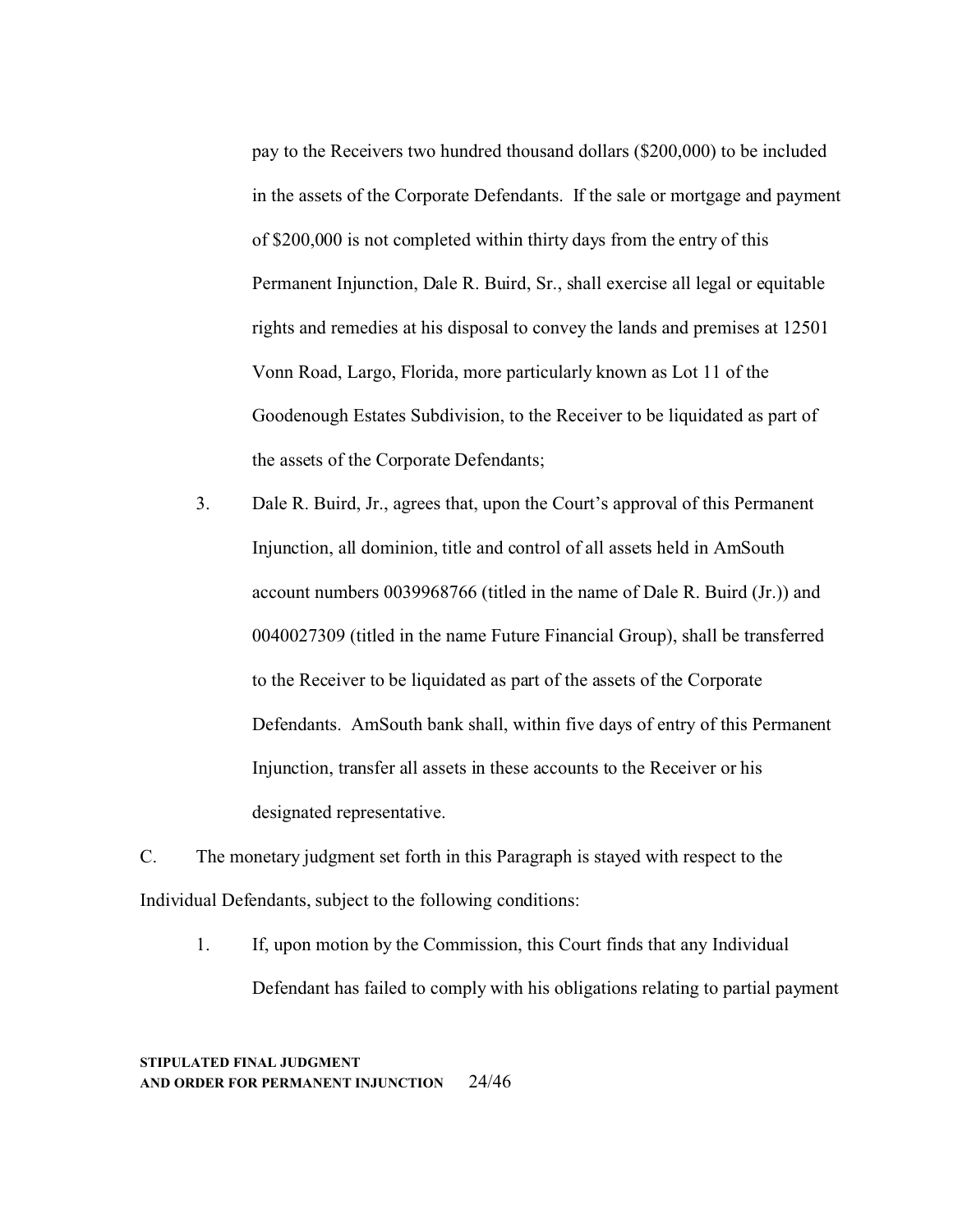of the judgment under Subparagraph X.B, the Court shall lift the stay as to that Individual Defendant and direct the Clerk to enter judgment against that Individual Defendant;

2. If, upon motion by the Commission, the Court finds that any Individual Defendant, in executing one or more of the Defendants' Financial Statements, has (i) materially misstated the value of any asset that should have been disclosed in the statement(s) that the Individual Defendant executed; (ii) materially misstated his financial condition by failing to disclose any asset that should have been disclosed in the statement(s) that the Individual Defendant executed; or (iii) has made any other material misstatement or omission in the Defendants' Financial Statements, the Court shall lift the stay as to that Individual Defendant.

Upon lifting the stay, the full amount of the judgment, less any amount previously collected to pay the judgment, shall become immediately due and payable by any Individual Defendant for whom the stay is lifted. If the Court finds that the conditions for lifting the stay of the judgment are met it shall issue a separate order directing the Clerk to enter an appropriate judgment, and the order shall provide that (1) interest computed at the rate prescribed under 28 U.S.C. § 1961, as amended, shall immediately begin to accrue on the unpaid balance; (2) the Individual Defendant or Defendants for whom the stay is lifted shall pay the costs and attorneys fees incurred by the FTC and its agents in any attempt to collect amounts due; and

**STIPULATED FINAL JUDGMENT AND ORDER FOR PERMANENT INJUNCTION** 25/46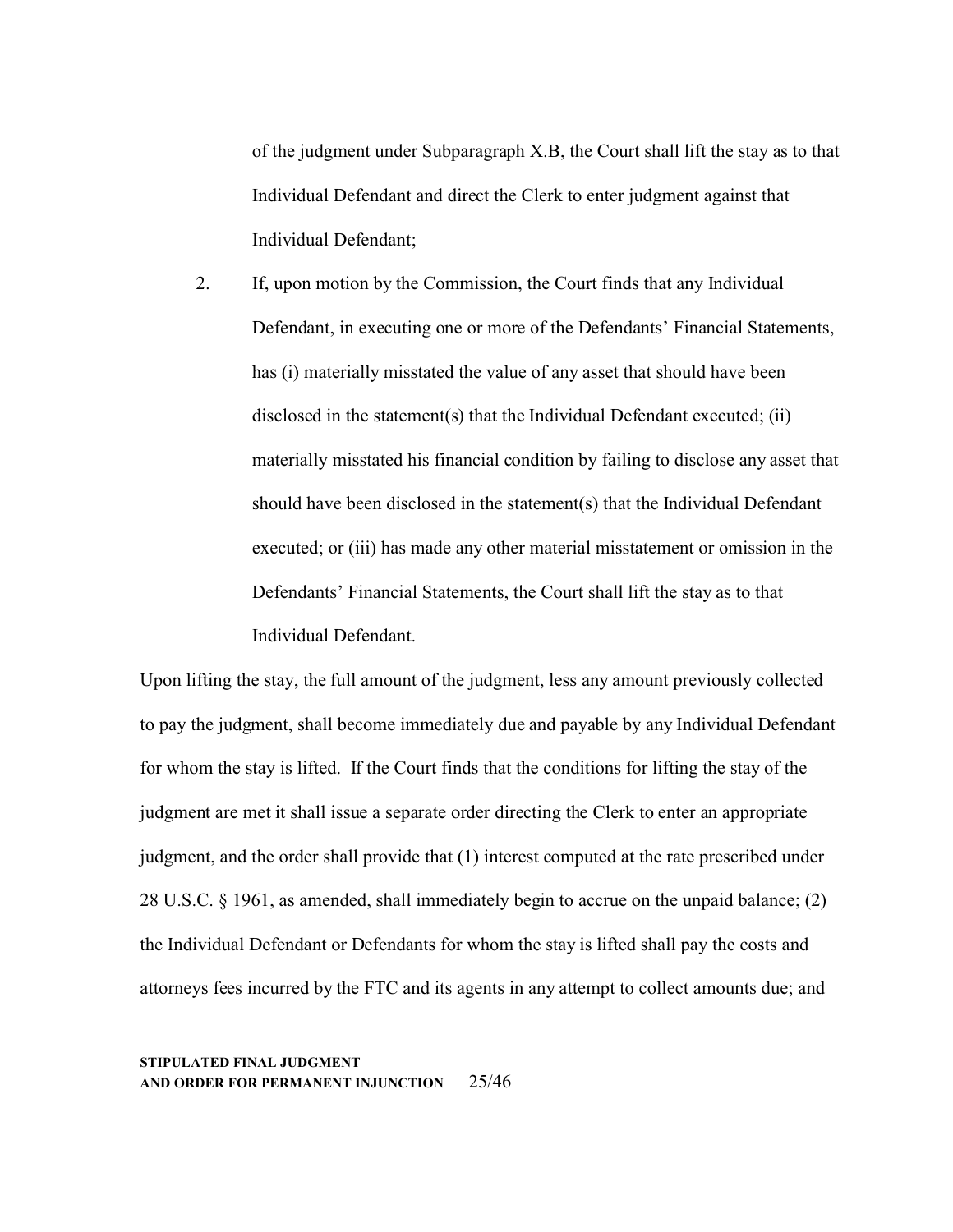(3) the Court makes an express determination that there is no just reason to delay in entering judgment against the Individual Defendant or Defendants, and expressly directs the entry of judgment. Defendants waive any right to contest any of the allegations in the Complaint in any subsequent litigation to collect amounts due pursuant to this Permanent Injunction, including but not limited to a nondischargeability complaint in any bankruptcy proceeding;

D. Defendants acknowledge and agree that (1) this monetary judgment is equitable monetary relief, solely remedial in nature, and not a fine, penalty, punitive assessment or forfeiture; and (2) any proceedings to lift the stay of the monetary judgment would be in addition to, and not in lieu of, any other civil or criminal remedies as may be provided by law, including any other proceedings that the FTC may initiate to enforce this Permanent Injunction;

E. Individual Defendants must not make any claim or demand, directly or indirectly, through counsel or otherwise, for return of the assets transferred pursuant to this Permanent Injunction and, in the event of bankruptcy of any Individual Defendant, the Individual Defendants acknowledge that the funds are not part of the debtor's estate, nor does the estate have any claim or interest therein;

F. Individual Defendants, individually and in their capacity as officers, directors or owners of the Corporate Defendants, acknowledge and agree that, upon the Court's entry of this Permanent Injunction, the Receiver shall have authority to take any steps necessary to dissolve and wind down the Corporate Defendants and liquidate their assets. The Individual

#### **STIPULATED FINAL JUDGMENT AND ORDER FOR PERMANENT INJUNCTION** 26/46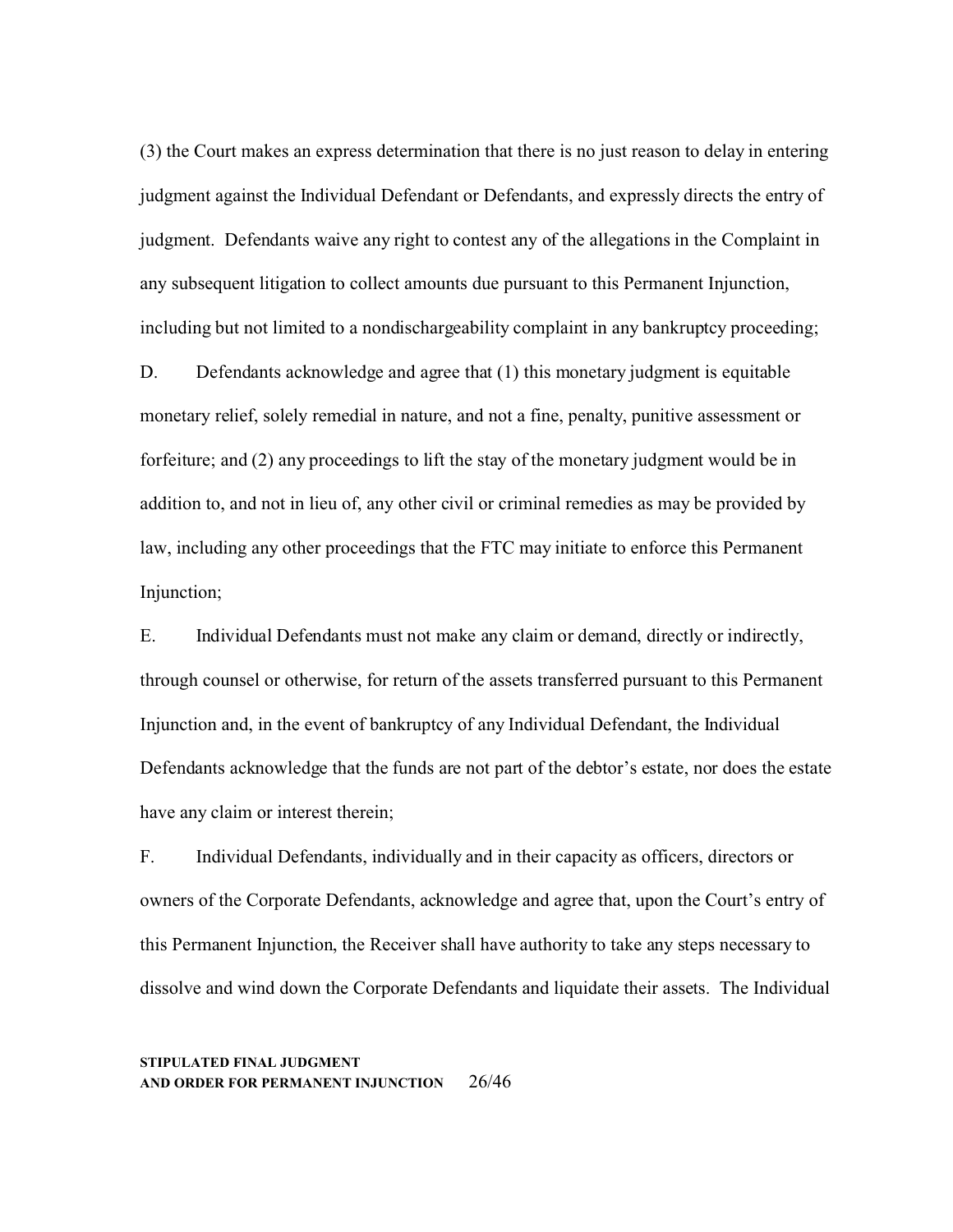Defendants surrender all claims to dominion, title and control of assets titled in the name of the Corporate Defendants, including AmSouth and Wachovia bank accounts titled in the name of the Corporate Defendants, and acknowledge and agree that the Receiver shall liquidate these assets in accordance with this Permanent Injunction;

G. In the event that it is necessary to execute additional documents to transfer the assets described above or relinquish the Individual Defendants' rights, transfer assets titled in the name of the Corporate Defendants to the Receiver, liquidate assets of the Corporate Defendants, or dissolve the Corporate Defendants, the Individual Defendants must execute such documents within ten business days of a request from the Receiver or the FTC that they do so;

H. In the event that the stay of monetary judgment is lifted with respect to one or more of the Individual Defendants, each of the Individual Defendants must (1) provide the Commission with their federal and state tax returns for the preceding two years, and complete new financial disclosure forms fully and accurately within ten business days of receiving a request from the Commission to do so; and (2) cooperate fully with the Commission and its agents in all attempts to collect the judgment; and

I. In the event that additional assets of the Corporate Defendants are discovered after the completion of the Receivership, the stay of the monetary judgment with respect to the Individual Defendants does not affect the ability of the FTC to enforce the judgment with respect to the Corporate Defendants, including registering the judgment, issuing writs of

#### **STIPULATED FINAL JUDGMENT AND ORDER FOR PERMANENT INJUNCTION** 27/46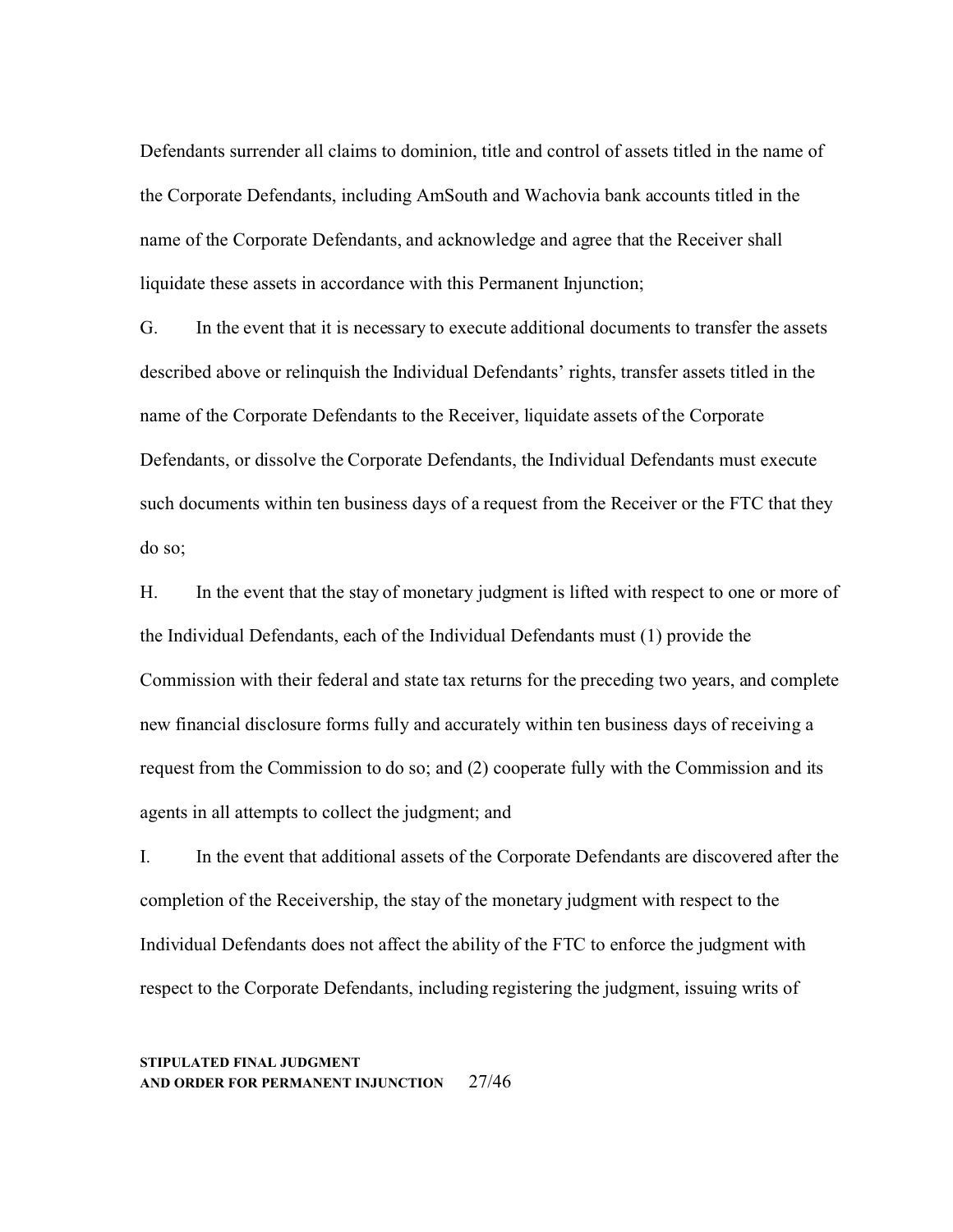execution, or conducting discovery in aid of execution or other proceedings authorized under Federal Rule of Civil Procedure 69(a).

## **XI.**

# **COMPLETION OF RECEIVERSHIP**

**IT IS FURTHER ORDERED** that Charles L. Stutts, the Receiver appointed by this Court's Unopposed Preliminary Injunction With Asset Freeze, Appointment of Receiver and Other Equitable Relief, entered on August 2, 2004, is hereby appointed Receiver for the Corporate Defendants for the purpose of taking the necessary steps to wind down the businesses of the Corporate Defendants, liquidate their assets, and pay any net assets to the FTC to satisfy the monetary judgment in this Permanent Injunction. In acting as Receiver under this Permanent Injunction, the Receiver shall be the agent of this Court and shall be accountable directly to this Court. In carrying out these duties, the Receiver is authorized and directed to:

A. Take any and all actions that the Receiver concludes are appropriate to manage, distribute and wind down the trust account created by Credit Counseling Specialists of America, Inc., for the purpose of making payments on debts owed by the consumers, including making payments from the trust account on behalf of consumers or returning funds directly to consumers;

B. Take all steps necessary or advisable to locate and liquidate all other assets of the Corporate Defendants, cancel the Corporate Defendants' contracts, collect on amounts owed

**STIPULATED FINAL JUDGMENT AND ORDER FOR PERMANENT INJUNCTION** 28/46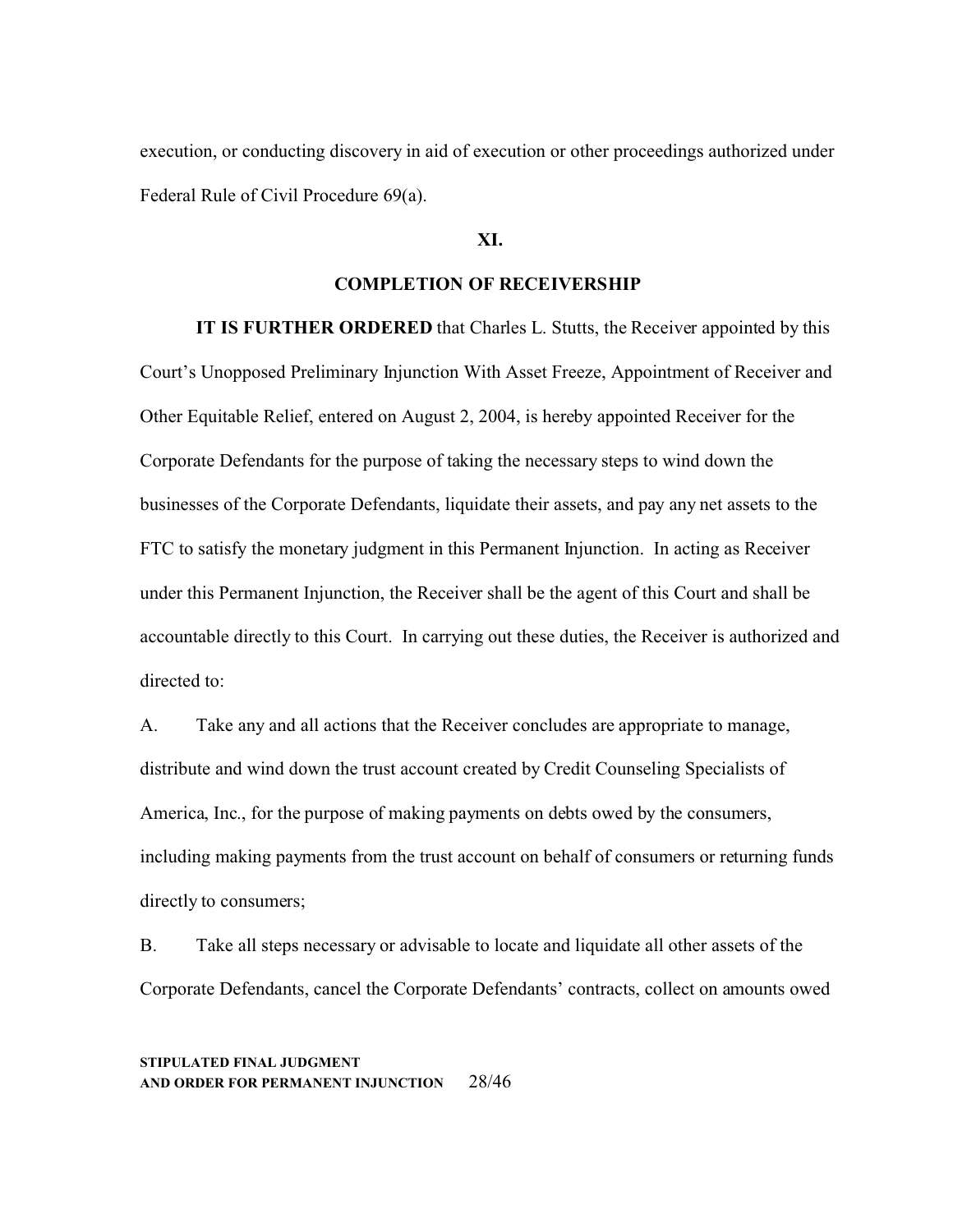to the Corporate Defendants, and take such other steps as may be necessary to terminate and dissolve the Corporate Defendants efficiently;

C. Provide the FTC, upon request, with any business records of the Corporate Defendants that (i) identify customers from whom the Corporate Defendants collected fees (regardless of whether the fees were identified as enrollment, set-up, recurring or other fees), including the most recent known address, telephone number, social security number, and the amount of any fees paid by such customers; or (ii) identify customers who received refunds from the Corporate Defendants and the amount of the refund;

D. Continue to exercise full control of the Corporate Defendants and continue to collect, marshal, and take custody, control and possession of all the funds, property, premises, accounts, documents, mail and other assets of, or in the possession or under the control of, the Corporate Defendants, wherever situated, the income and profits therefrom, and all sums of money now or hereafter due or owing to the Corporate Defendants, with full power to collect, receive and take possession of all goods, chattels, rights, credits, monies, effects, lands, leases, books and records, limited partnership records, work papers, and records of accounts, including computer-maintained information, contracts, financial records, monies on hand in banks and other financial institutions, and other papers and documents of other individuals, partnerships or corporations whose interests are now held by or under the direction, possession, custody or control of the Corporate Defendants;

#### **STIPULATED FINAL JUDGMENT AND ORDER FOR PERMANENT INJUNCTION** 29/46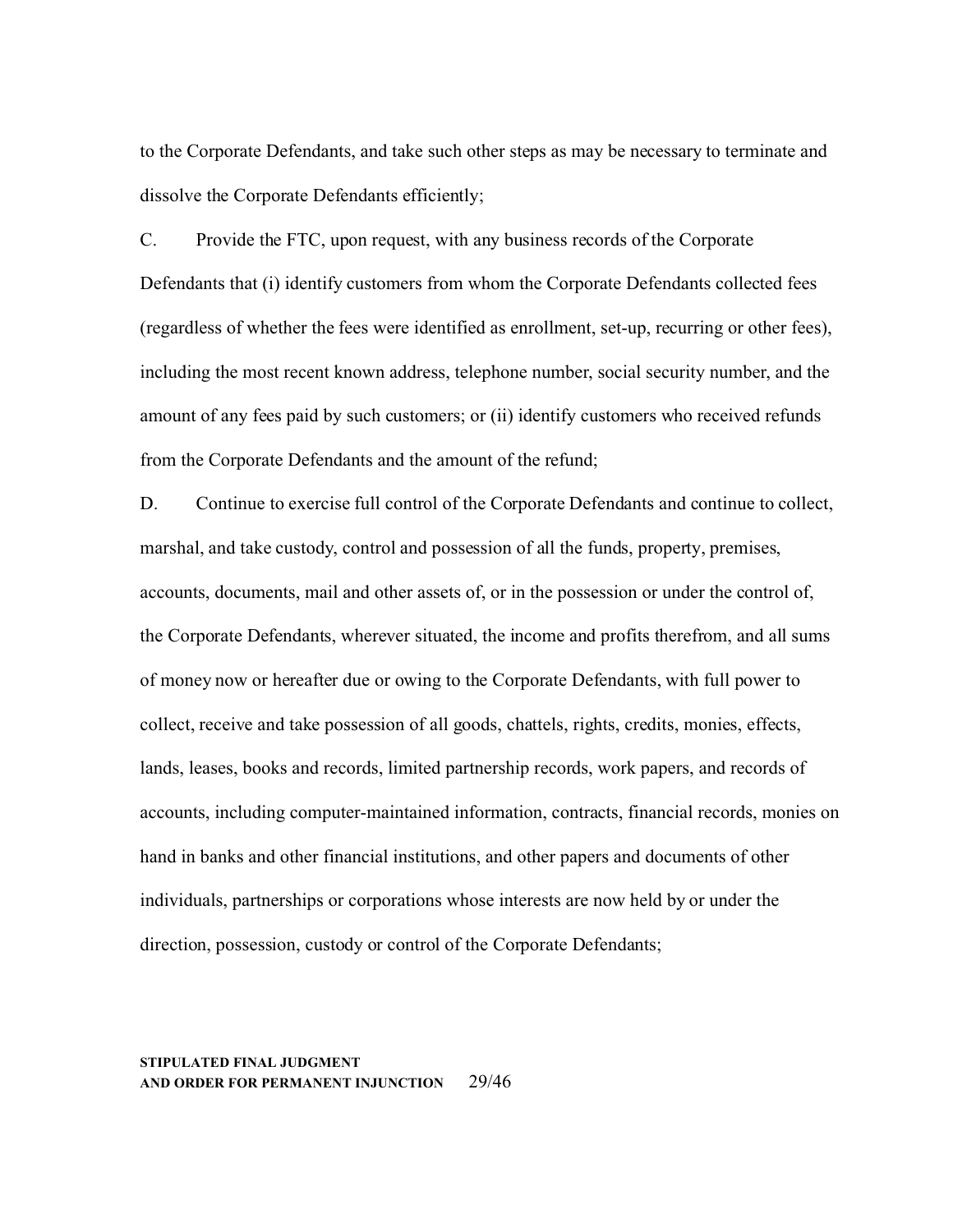E. Dispose of, or arrange for the disposal of, the records of the Corporate Defendants no later than six months after the Court's approval of the Receiver's final report, except that:

- 1. To the extent that such records are reasonably available, the Receiver shall arrange for records sufficient to ascertain the funds that an individual consumer paid to the Corporate Defendants, and any payments that the Corporate Defendants made on behalf of individual consumers, to be retained for a minimum of one year from the entry of this Permanent Injunction; and
- 2. If state or local law regulating debt management services requires the retention of particular records for a specified period, the Receiver shall arrange for such records to be disposed of after the specified period has expired.

To safeguard the privacy of consumers, records containing personal financial information shall be shredded, incinerated, or otherwise disposed of in a secure manner. For records that must be retained, the Receiver may elect to retain records in their original form, or to retain photographic or electronic copies;

F. Continue to take all steps necessary to secure each location from which the Corporate Defendants operated their business;

G. Continue to perform all acts necessary or advisable to complete an accounting of the assets, and prevent unauthorized transfer, withdrawal, or misapplication of assets;

H. Make payments and disbursements from the Receivership estate that are necessary or advisable for carrying out the directions of, or exercising the authority granted by, this

## **STIPULATED FINAL JUDGMENT AND ORDER FOR PERMANENT INJUNCTION** 30/46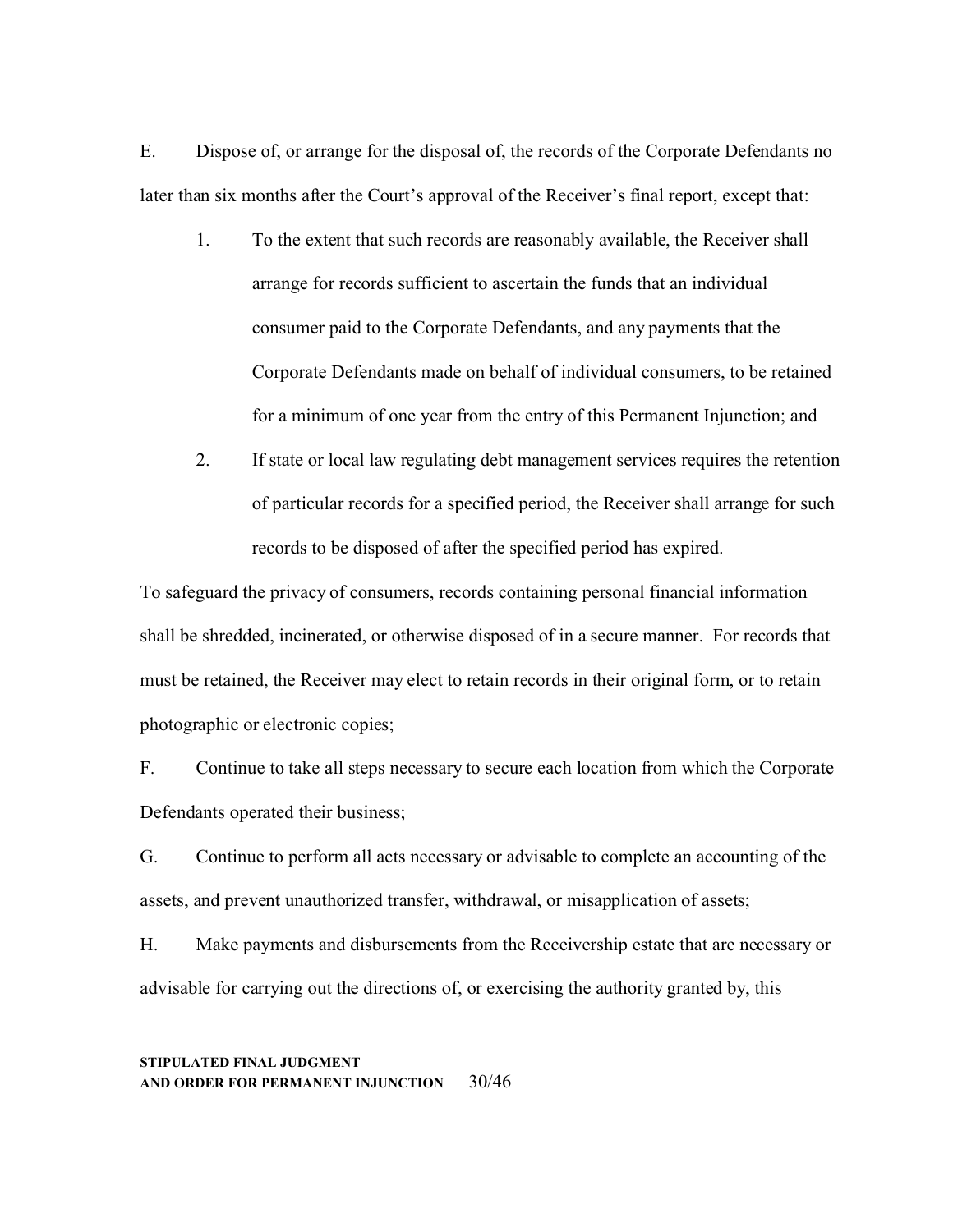Permanent Injunction. The Receiver shall apply to the Court for prior approval of any payment of any debt or obligation incurred by the Corporate Defendants prior to the date of entry of the temporary restraining order in this action, except payments that the Receiver deems necessary or advisable to secure and liquidate assets of the Corporate Defendants, such as rental payments or payment of liens;

I. Enter into contracts and purchase insurance as advisable or necessary;

J. Perform all incidental acts that the Receiver deems to be advisable or necessary, which includes retaining, hiring, or dismissing any employees, independent contractors, or agents;

K. Continue to institute, compromise, adjust, appear in, intervene in, or become party to such actions or proceedings in state, federal or foreign courts or arbitration proceedings as the Receiver deems necessary and advisable to carry out the Receiver's mandate under this Permanent Injunction, including but not limited to, actions challenging fraudulent or voidable transfers;

L. Continue to defend, compromise, adjust, or otherwise dispose of any or all actions or proceedings instituted in the past or in the future against the Receiver in his role as Receiver, or against the Corporate Defendants, as the Receiver deems necessary and advisable to carry out the Receiver's mandate under this Permanent Injunction;

M. Issue subpoenas to obtain documents and records pertaining to the receivership, and conduct discovery in this action on behalf of the Receivership estate;

## **STIPULATED FINAL JUDGMENT AND ORDER FOR PERMANENT INJUNCTION** 31/46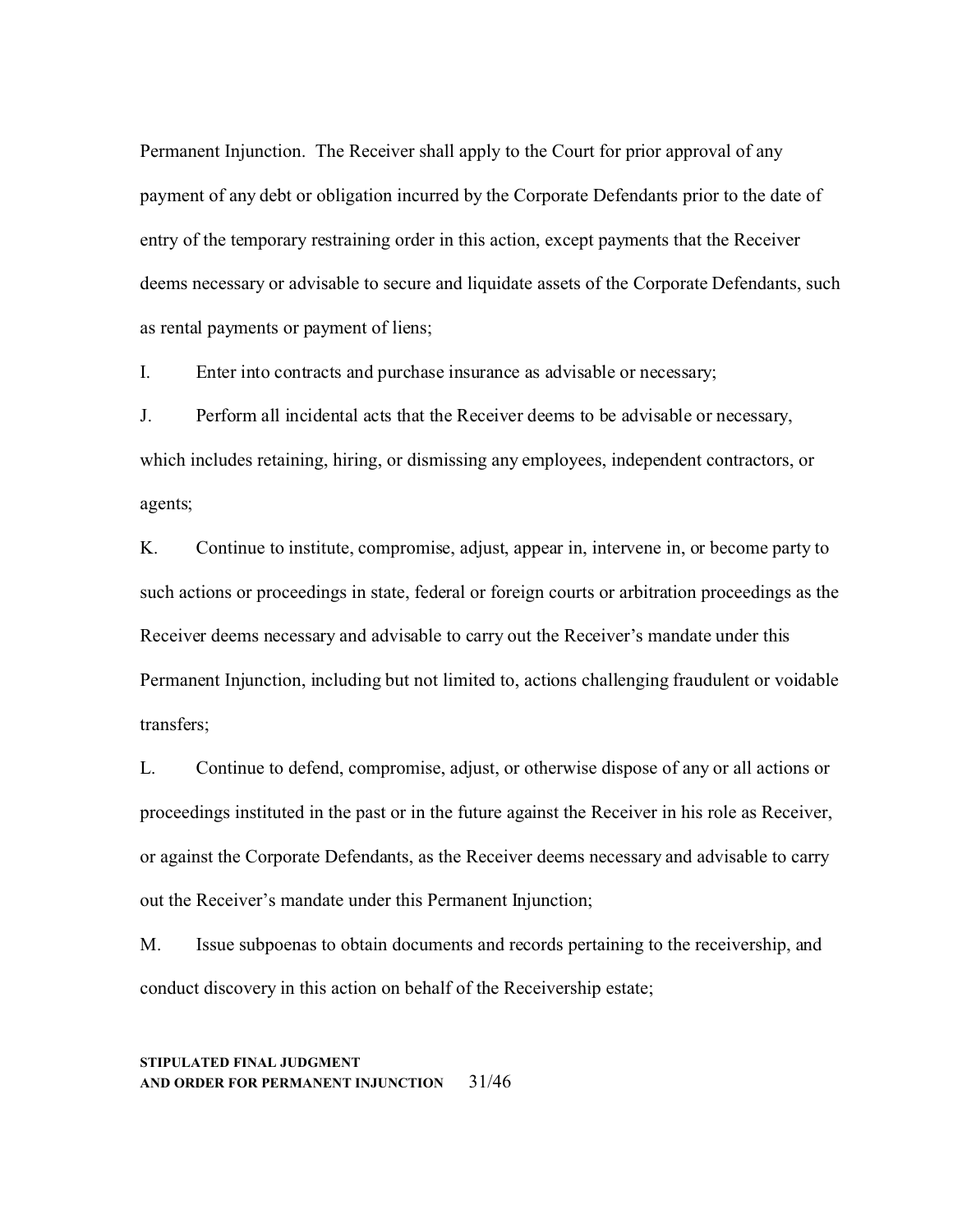N. Open one or more bank accounts as designated depositories for funds of the Corporate Defendants, and make all payments and disbursements from the Receivership estate from such an account. The Receiver shall serve copies of monthly account statements on all parties;

O. Continue to maintain accurate records of all receipts and expenditures that he makes as Receiver; and

P. Continue to cooperate with reasonable requests for information or assistance from any state or federal law enforcement agency.

#### **XII.**

# **COMPENSATION OF RECEIVER**

**IT IS FURTHER ORDERED** that the Receiver and all personnel hired by the Receiver, including counsel to the Receiver and accountants, are entitled to reasonable compensation for the performance of duties pursuant to this Permanent Injunction and for the cost of actual out-of-pocket expenses incurred by them, from the assets now held by, in the possession or control of, or which may be received by, the Corporate Defendants. The Receiver must not increase the hourly rates used as the bases for such fee applications without prior approval of the Court.

**STIPULATED FINAL JUDGMENT AND ORDER FOR PERMANENT INJUNCTION** 32/46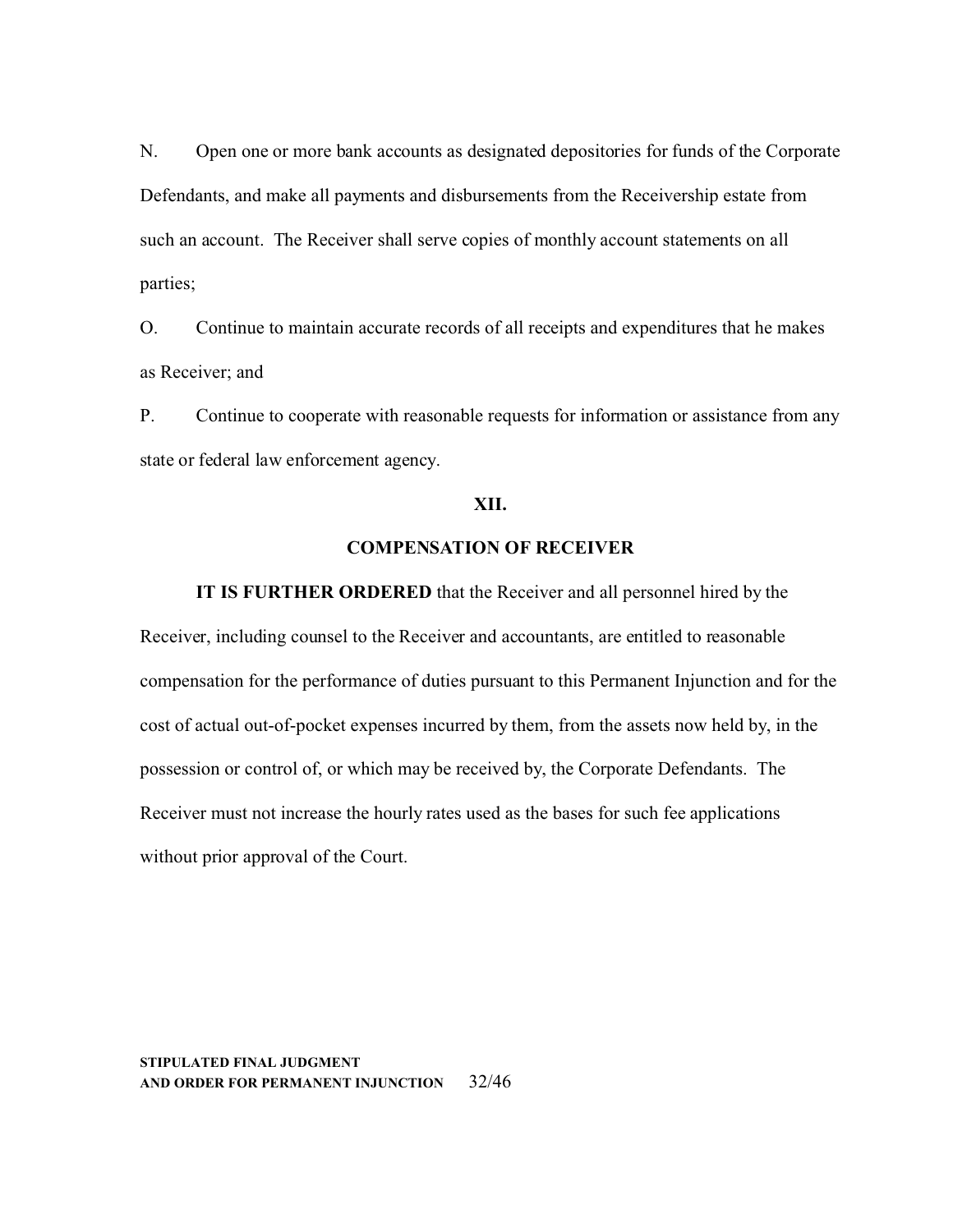# **RECEIVER'S FINAL REPORT AND DISBURSEMENT OF ASSETS OF THE CORPORATE DEFENDANTS**

# **IT IS FURTHER ORDERED** that:

A. The Receiver shall liquidate the assets of the Corporate Defendants. No later than sixty (60) days from the date of the entry of this Permanent Injunction, the Receiver shall file and serve on the parties a report (the "Final Report") to the Court that details the steps taken to dissolve the Receivership estate. The Final Report must include an accounting of the Receivership estate's finances and total assets and a description of what other actions, if any, must be taken to wind-up the Receivership. Promptly thereafter, but no later than thirty (30) days after submission of the Final Report, the Receiver shall file an application for payment of compensation and expenses associated with his performance of duties as Receiver under this Permanent Injunction and under the Temporary Restraining Order and the Unopposed Preliminary Injunction entered in this proceeding. The Receiver shall mail copies of the Final Report to all known creditors of the Corporate Defendants with a notice stating that any objections to paying any assets of the Corporate Defendants to satisfy the Receiver's costs and expenses and the monetary judgment set forth in this Permanent Injunction must be submitted to the Court and served by mail upon the Receiver and the parties within thirty days of the mailing of the Final Report. If subsequent actions (such as the completion of tax returns or further actions to recover funds for the Receivership) are appropriate, the Receiver

#### **STIPULATED FINAL JUDGMENT AND ORDER FOR PERMANENT INJUNCTION** 33/46

#### **XIII.**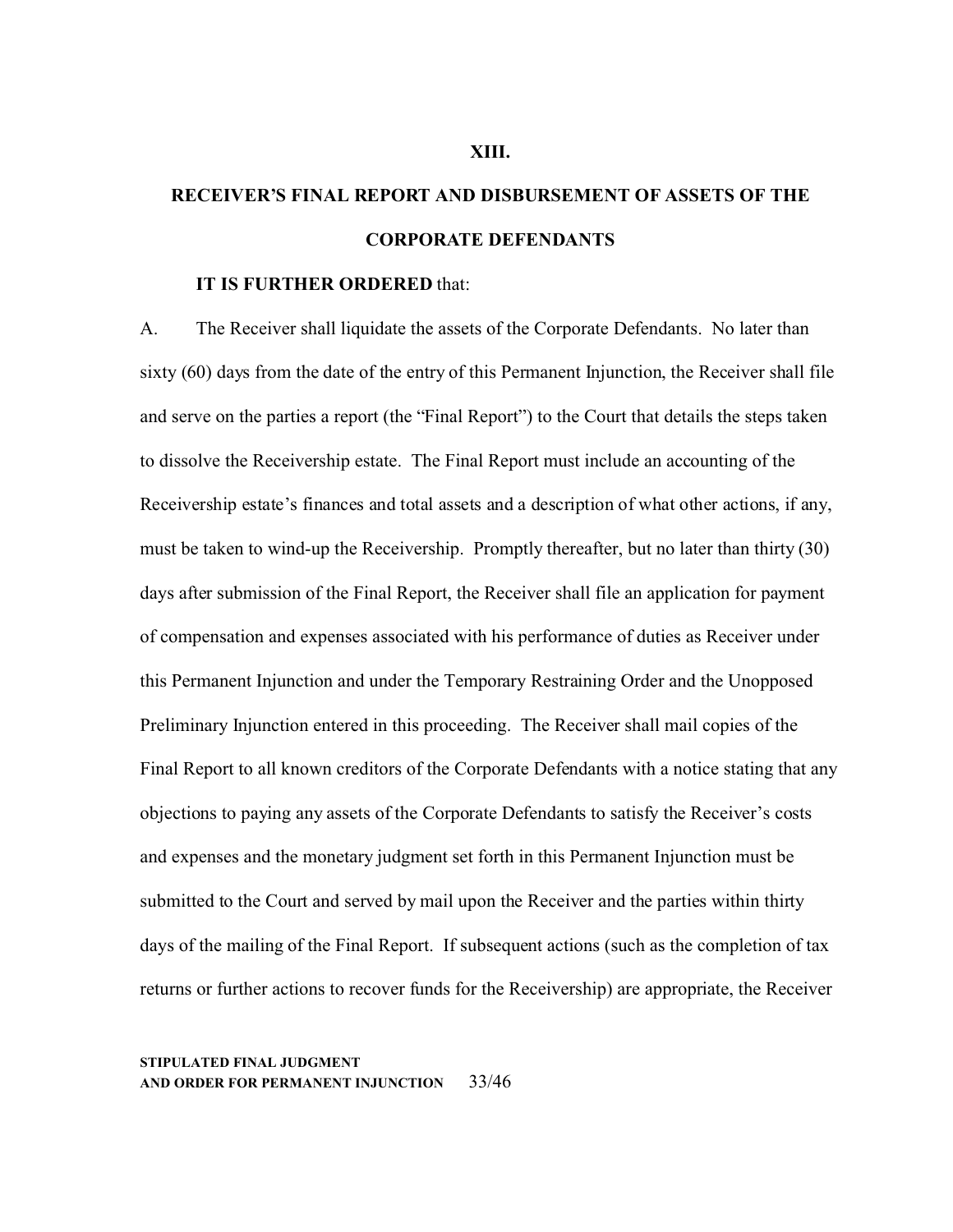shall file additional report or reports (the "Supplemental Reports") describing the subsequent actions and a subsequent application for the payment of fees and expenses related to the subsequent acts.

B. The Court will review the Final Report and any objections to the report and, absent a valid objection, will issue an order directing that the Receiver:

- 1. Pay the reasonable costs and expenses of administering the Receivership, including compensation of the Receiver and the Receivers' personnel authorized by Paragraph XII of this Permanent Injunction or other orders of this Court, and the actual out-of-pocket costs incurred by the Receiver in carrying-out his duties;
- 2. To the extent that funds remain, pay all remaining funds to the FTC or its designated agent to reduce the monetary judgment in Paragraph X.

C. With Court approval, the Receiver may hold back funds for a specified period as a reserve to cover additional fees and costs related to actions to be addressed in a Supplemental Report. If the Receiver does not make a supplemental application for fees and expenses within the specified period, or if funds remain in the reserve fund after the payments of fees and expenses approved by the Court in response to such a supplemental application, all funds remaining in the reserve fund will be paid to the FTC or its designated agent.

**STIPULATED FINAL JUDGMENT AND ORDER FOR PERMANENT INJUNCTION** 34/46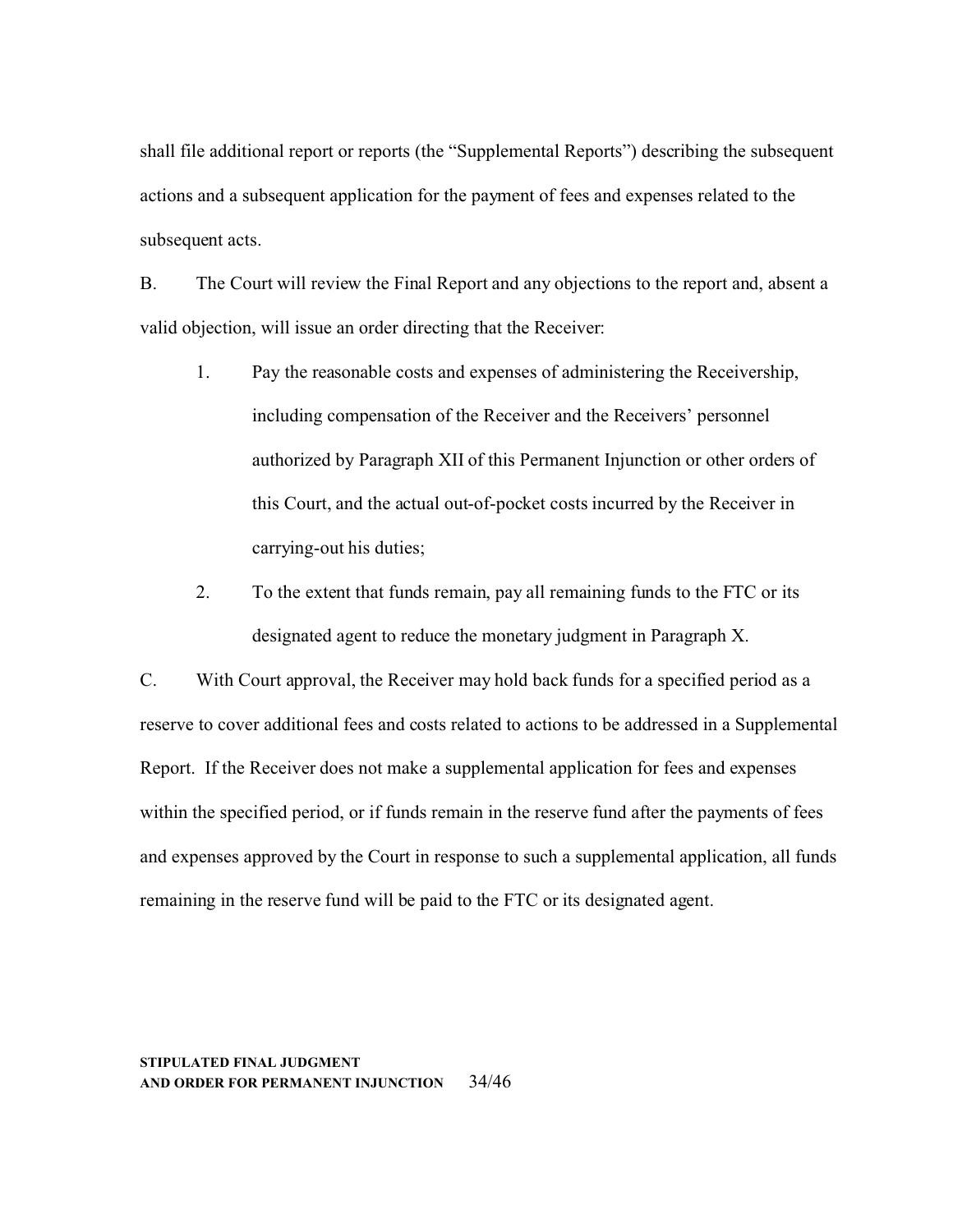#### **XIV.**

#### **LIFTING ASSET FREEZE**

**IT IS FURTHER ORDERED** that the freeze of each Defendant's assets imposed in the Unopposed Preliminary Injunction entered in this proceeding is hereby lifted, except that (A) during the thirty days following entry of this Permanent Injunction, any transfer of interests in the lands and premises at 12501 Vonn Road, Largo, Florida, by sale, mortgage, or otherwise, must provide for making the payment specified in Subparagraph X.B.2 to the Receivership estate; and (B) all persons with actual notice of this Permanent Injunction are restrained and enjoined from taking any action that would interfere with the transfer to the Receiver of assets titled in the name of the Corporate Defendants, or other transfers of assets required by Subparagraph X.B of this Permanent Injunction.

#### **XV.**

## **COOPERATION WITH THE RECEIVER**

#### **IT IS FURTHER ORDERED** that:

A. Defendants and all other persons or entities served with a copy of this Permanent Injunction shall fully cooperate with and assist the Receiver in taking possession, custody, or control of the assets of the Corporate Defendants. This cooperation and assistance shall include, but not be limited to, providing information to the Receiver that the Receiver deems necessary in order to exercise the authority and discharge the responsibilities of the Receiver under this Permanent Injunction; providing any password required to access any computer,

**STIPULATED FINAL JUDGMENT AND ORDER FOR PERMANENT INJUNCTION** 35/46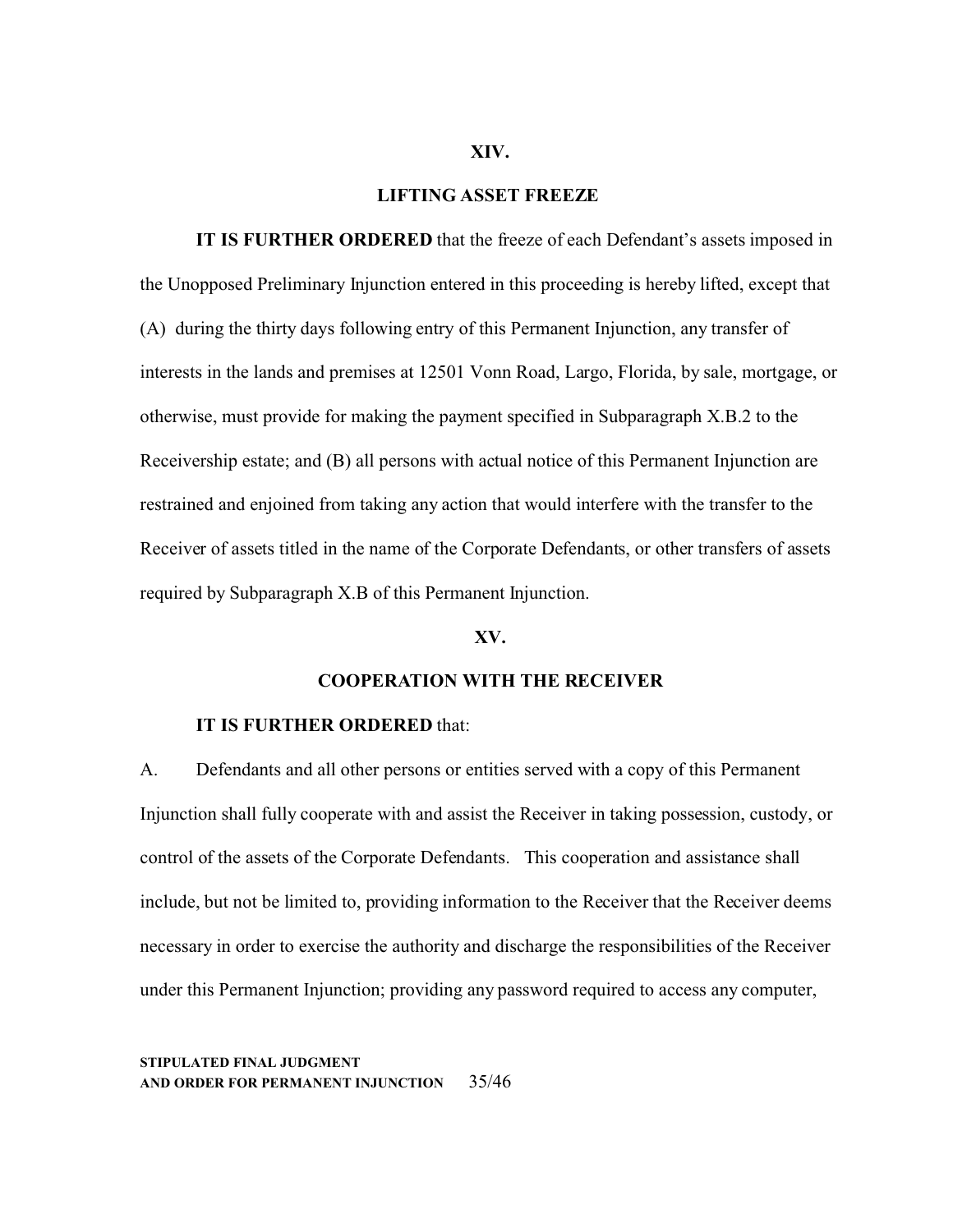electronic file, or telephonic data in any medium; and advising all persons who owe money to the Corporate Defendants that all debts should be paid directly to the Receiver.

B. Upon service of a copy of this Permanent Injunction, all entities that hold assets or records related to the business of the Corporate Defendants shall cooperate with all reasonable requests of the Receiver relating to implementation of this Permanent Injunction, including transferring funds at the Receiver's direction and producing records related to the assets and sales of the Corporate Defendants. The entities obligated to cooperate with the Receiver under this provision include, but are not limited to, banks, broker-dealers, savings and loans, escrow agents, title companies, commodity trading companies, precious metals dealers and other financial institutions and depositories of any kind, and all third-party billing agents, local exchange carriers, common carriers, and other telecommunications companies, that have transacted business with the Corporate Defendants.

C. Unless directed by the Receiver, Defendants are hereby restrained and enjoined from directly or indirectly:

- 1. Interfering with the Receiver managing, or taking custody, control, or possession of, the assets or documents subject to this Receivership;
- 2. Transacting any of the business of the Corporate Defendants;
- 3. Transferring, receiving, altering, selling, encumbering, pledging, assigning, liquidating, or otherwise disposing of any assets owned, controlled, or in the

## **STIPULATED FINAL JUDGMENT AND ORDER FOR PERMANENT INJUNCTION** 36/46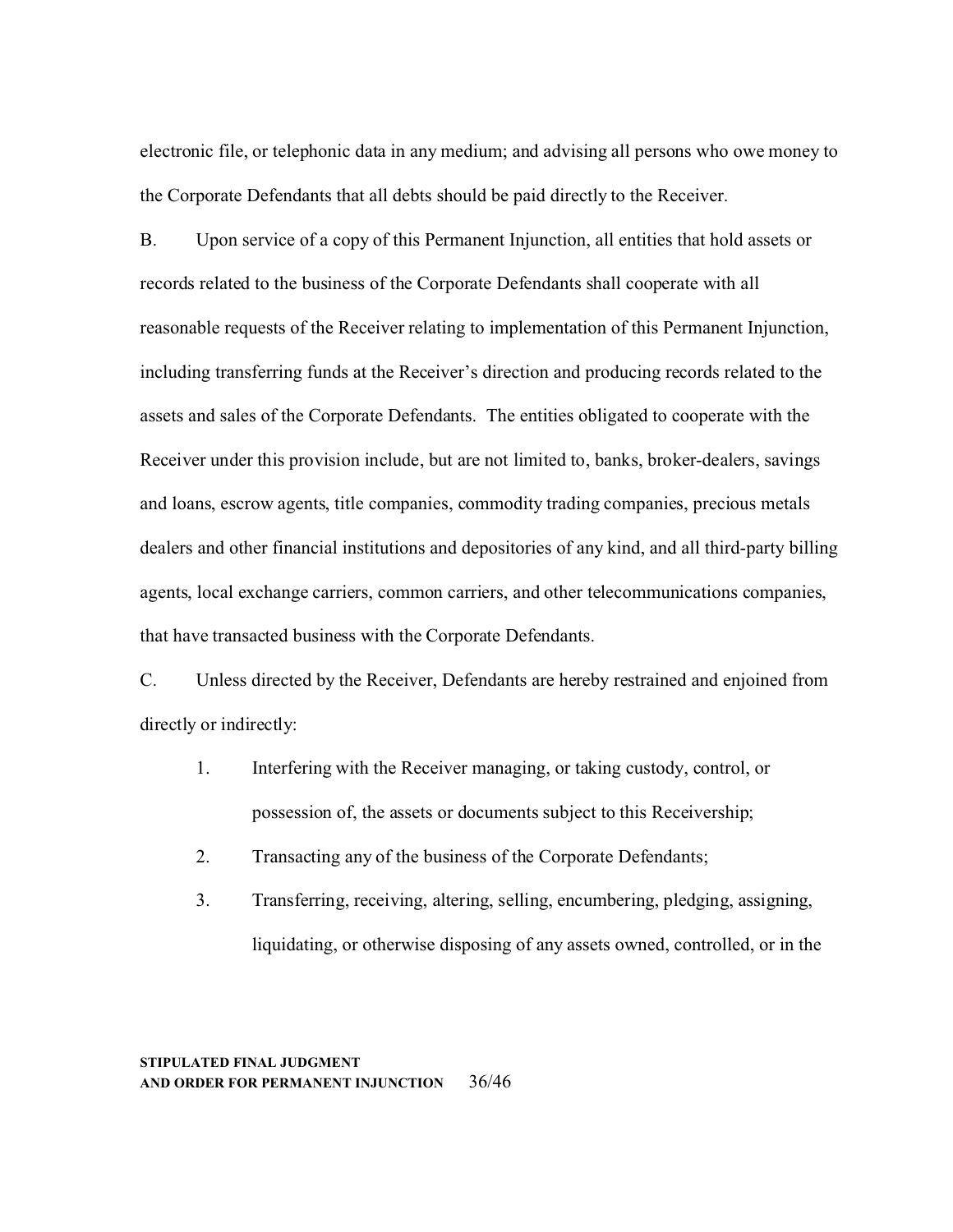possession or custody of, or in which an interest is held or claimed by, the Corporate Defendants, or the Receiver; and

4. Refusing to cooperate with the Receiver or the Receiver's duly authorized agents in the exercise of their duties or authority under any order of this Court.

#### **XVI.**

# **REDRESS FUND**

**IT IS FURTHER ORDERED** that the funds paid to the FTC or its designated agent pursuant to this Permanent Injunction shall be deposited into a redress fund, administered by the FTC or its designated agent, to be used for equitable relief including but not limited to consumer redress and any attendant expenses for the administration of any redress fund. In the event that direct redress to consumers is wholly or partially impracticable or funds remain after redress is completed, the FTC may apply any remaining funds to such other equitable relief (including consumer education remedies) as they determine to be reasonably related to the Defendants' practices alleged in the complaint. All funds not so used for such equitable relief shall be paid to the United States Treasury as disgorgement. The Individual Defendants shall be notified as to how the funds are disbursed but shall have no right to contest the manner of distribution chosen by the FTC. The FTC in its sole discretion may use a designated agent to administer consumer redress.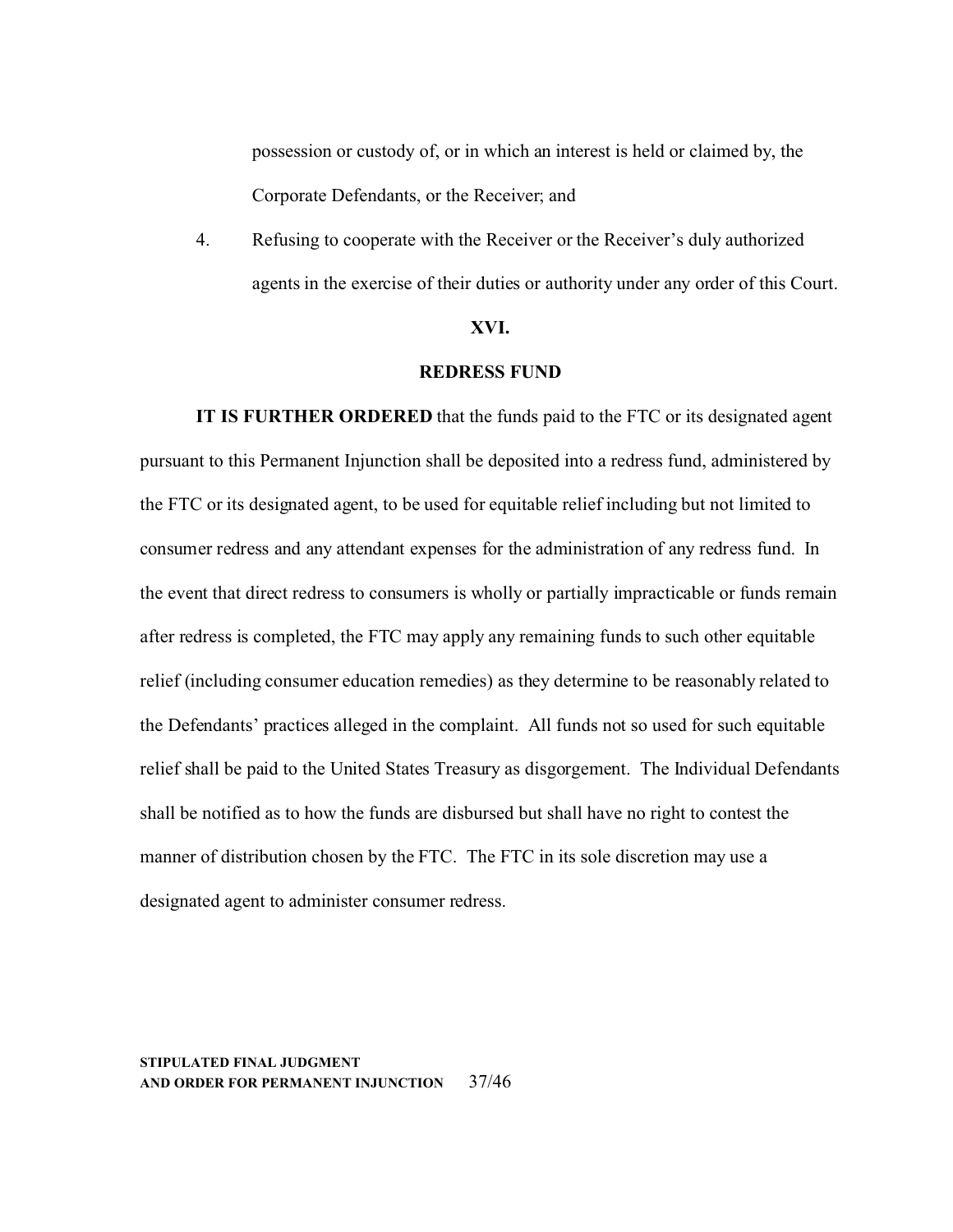#### **XVII.**

#### **COMPLIANCE MONITORING BY FTC**

**IT IS FURTHER ORDERED** that, for the purpose of monitoring and investigating compliance with any provision of this Permanent Injunction,

A. Within ten (10) days of receipt of written notice from a representative of the Commission, the Individual Defendants shall submit additional written reports, sworn to under penalty of perjury; produce documents for inspection and copying; appear for deposition; and/or provide entry during normal business hours to any business location in such defendant's possession or direct or indirect control to inspect the business operation;

B. In addition, the Commission is authorized to monitor compliance with this Permanent Injunction by all other lawful means, including but not limited to the following:

- 1. obtaining discovery from any person, without further leave of court, using the procedures prescribed by Fed. R. Civ. P. 30, 31, 33, 34, 36, and 45;
- 2. posing as consumers and suppliers to any entity managed or controlled in whole or in part by one or more of the Individual Defendants without the necessity of identification or prior notice; and

C. The Individual Defendants shall permit representatives of the Commission to interview any employer, consultant, independent contractor, representative, agent, or employee who has agreed to such an interview, relating in any way to any conduct subject to this Permanent Injunction. The person interviewed may have counsel present.

## **STIPULATED FINAL JUDGMENT AND ORDER FOR PERMANENT INJUNCTION** 38/46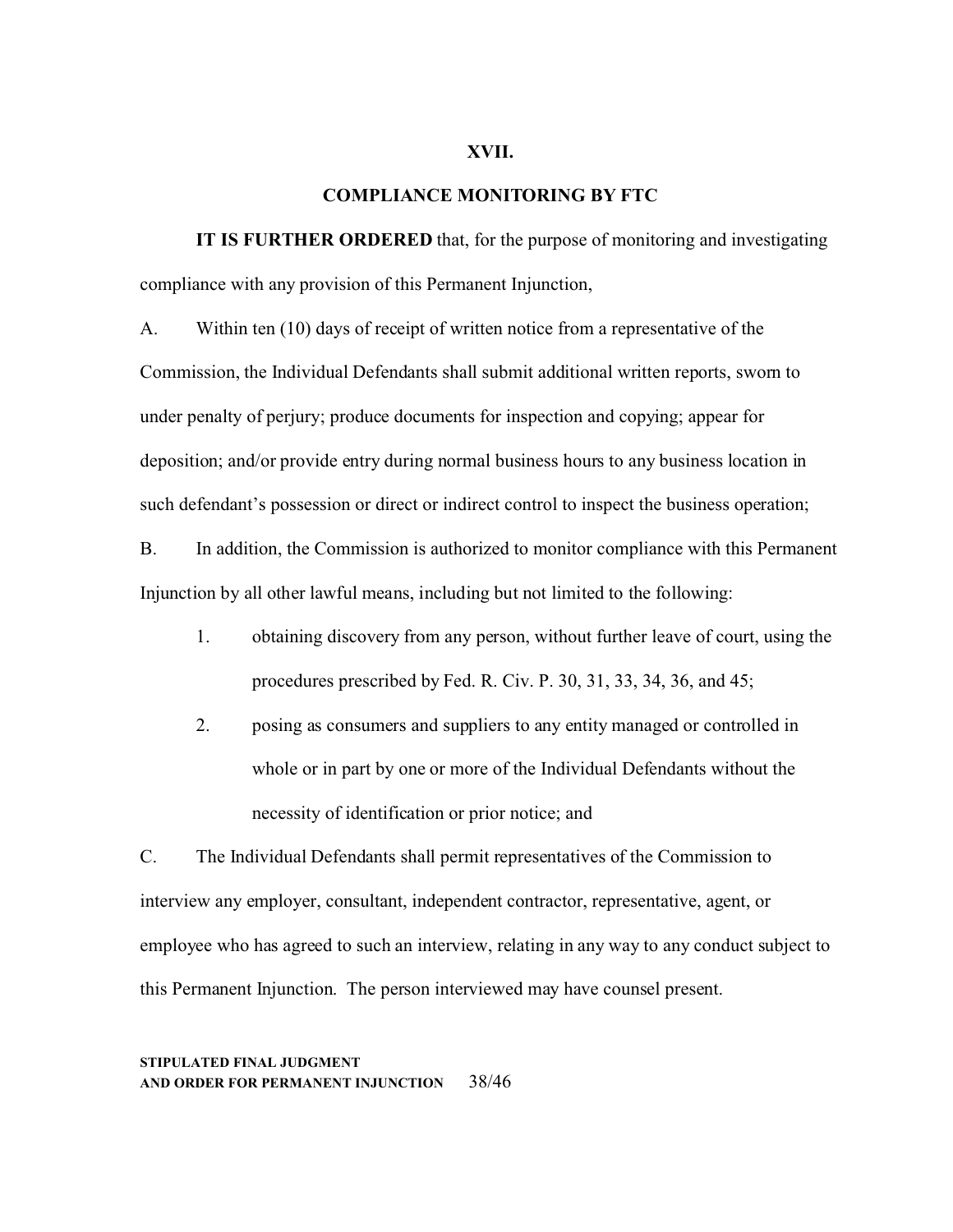*Provided, however,* that nothing in this Permanent Injunction shall limit the Commission's lawful use of compulsory process, pursuant to Sections 9 and 20 of the FTC Act, 15 U.S.C. §§ 49, 57b-1, to obtain any documentary material, tangible things, testimony, or information relevant to unfair or deceptive acts or practices in or affecting commerce (within the meaning of 15 U.S.C.  $\S$  45(a)(1)).

# **XVIII.**

#### **COMPLIANCE REPORTING BY DEFENDANTS**

**IT IS FURTHER ORDERED** that, in order that compliance with the provisions of this Permanent Injunction may be monitored:

A. For a period of five (5) years from the date of entry of this Permanent Injunction, the Individual Defendants shall notify the Commission of the following:

- 1. Any changes in residence, mailing addresses, and telephone numbers of the Individual Defendant, within ten (10) days of the date of such change;
- 2. Any changes in employment status (including self-employment) of Individual Defendants, and any change in the ownership of the Individual Defendants in any business entity, within ten (10) days of the date of such change. Such notice shall include the name and address of each business that the Individual Defendant is affiliated with, employed by, creates or forms, or performs services for; a statement of the nature of the business; and a statement of the

## **STIPULATED FINAL JUDGMENT AND ORDER FOR PERMANENT INJUNCTION** 39/46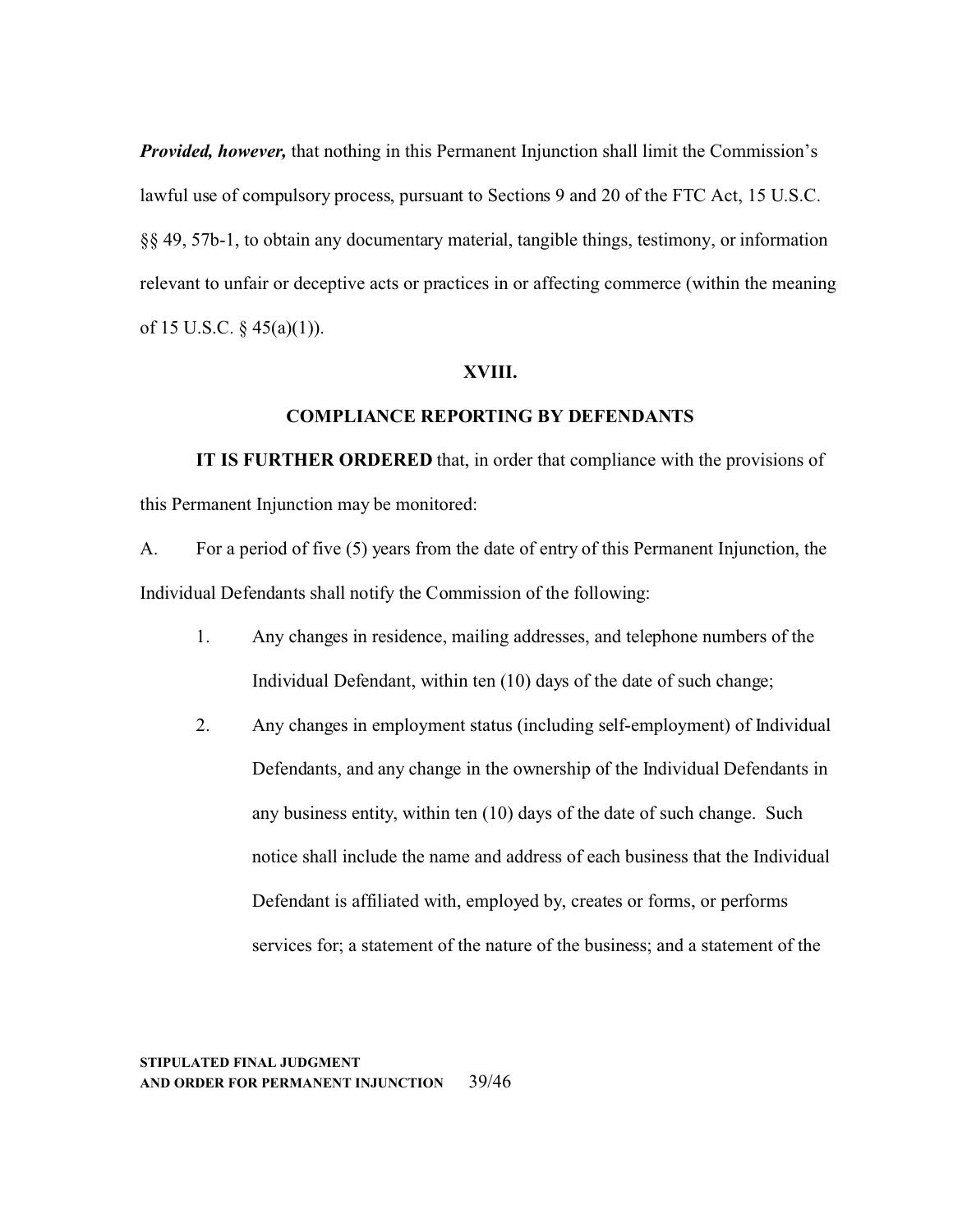Individual Defendant's duties and responsibilities in connection with the business or employment; and

- 3. Any changes in the Individual Defendant's name or use of any aliases or fictitious names; and
- 4. Any changes in corporate structure or any business entity that the Individual Defendant(s) directly or indirectly control(s), or have an ownership interest in, that may affect compliance obligations arising under this Permanent Injunction, including but not limited to a dissolution, assignment, sale, merger, or other action that would result in the emergence of a successor entity; the creation or dissolution of a subsidiary, parent, or affiliate that engages in any acts or practices subject to this Permanent Injunction; the filing of a bankruptcy petition; or a change in the corporate name or address, at least thirty (30) days prior to such change, *provided* that, with respect to any proposed change in the corporation about which a defendant learns less than thirty (30) days prior to the date such action is to take place, the defendant shall notify the Commission as soon as is practicable after obtaining such knowledge.

B. One hundred eighty (180) days after the date of entry of this Permanent Injunction, each of the Individual Defendants shall provide a written report to the FTC, sworn to under

**STIPULATED FINAL JUDGMENT AND ORDER FOR PERMANENT INJUNCTION** 40/46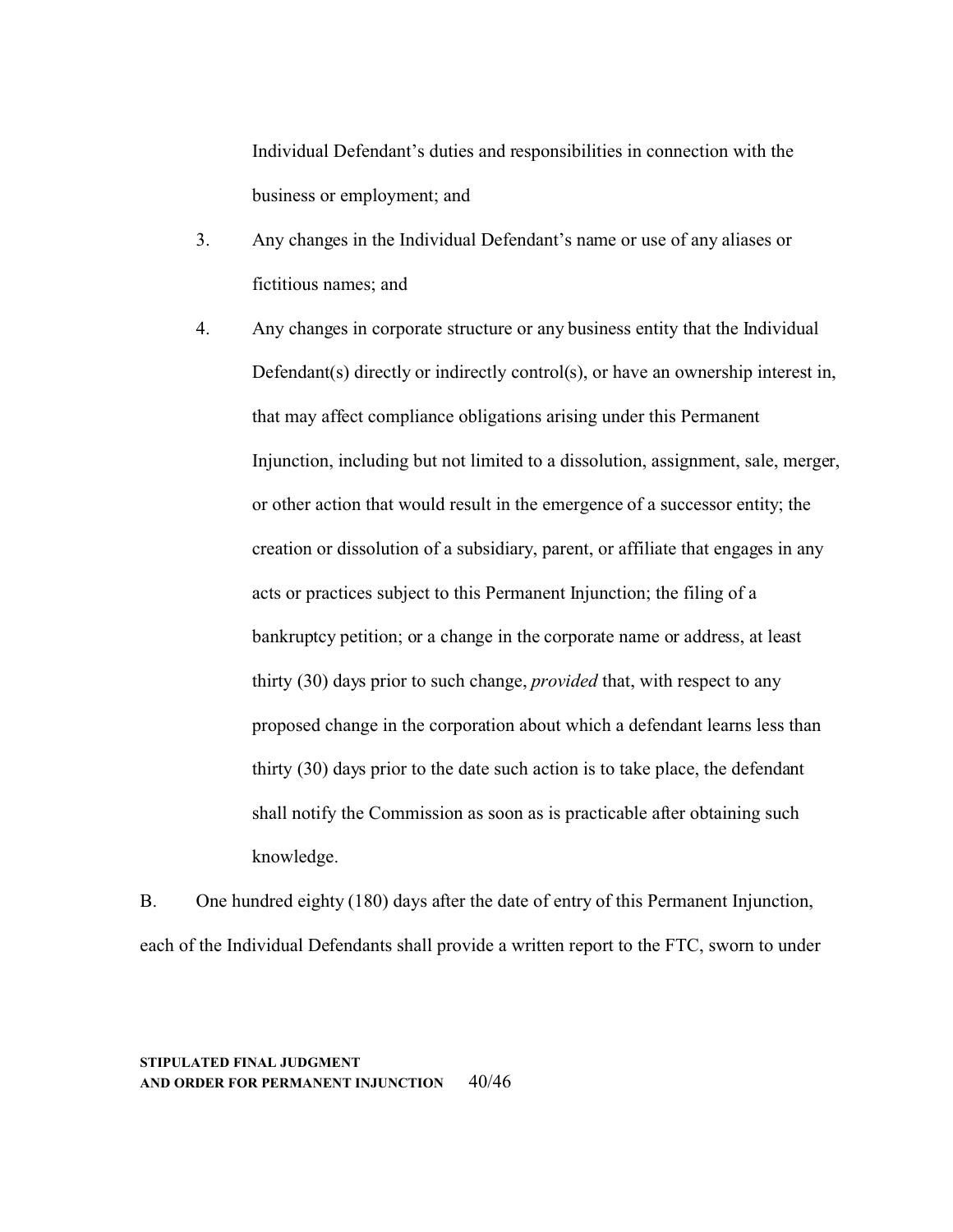penalty of perjury, setting forth in detail the manner and form in which he has complied and is complying with this Permanent Injunction. This report shall include, but not be limited to:

- 1. The then-current residence address, mailing addresses, and telephone numbers of the Individual Defendant;
- 2. The then-current employment and business addresses and telephone numbers of the Individual Defendant, a description of the business activities of each such employer or business, and the title and responsibilities of the Individual Defendant, for each such employer or business;
- 3. Any other changes required to be reported under Subparagraph A of this Section; and
- 4. A copy of each acknowledgment of receipt of this Permanent Injunction, obtained pursuant to Paragraph XX*.*

C. For the purposes of this Permanent Injunction, the Individual Defendants shall, unless otherwise directed by the Commission's authorized representatives, mail all written notifications to the Commission to:

> Associate Director Marketing Practices Federal Trade Commission 600 Pennsylvania Avenue, NW, H-238 Washington, DC 20580 Re: FTC v. Debt Management Foundation Services, MD Fl. No. 8:04-cv-01674-EAK-MSS

**STIPULATED FINAL JUDGMENT AND ORDER FOR PERMANENT INJUNCTION** 41/46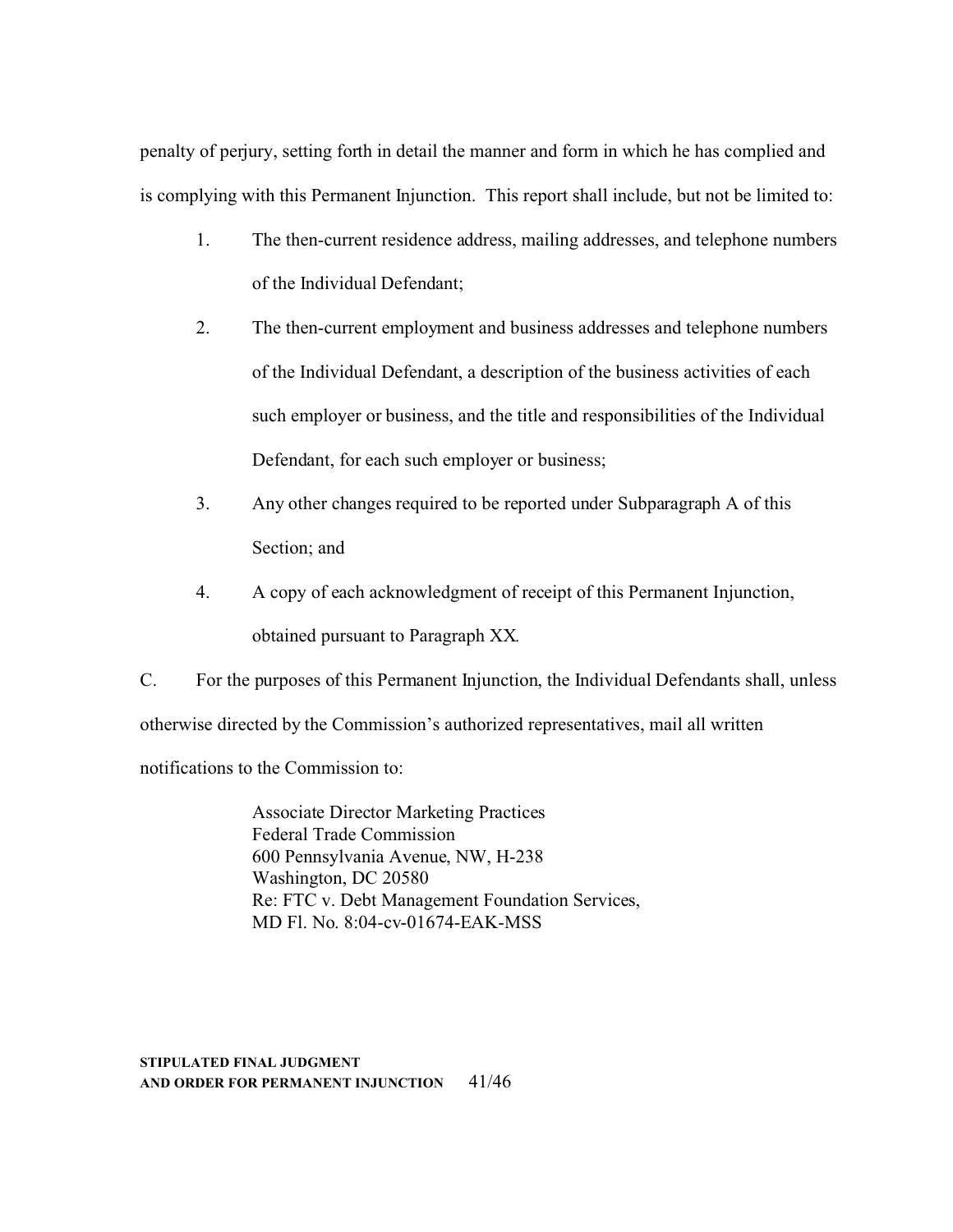D. For purposes of the compliance reporting and monitoring required by this Permanent Injunction, the Commission is authorized to communicate directly with the Individual Defendants.

## **XIX.**

# **RECORD KEEPING PROVISIONS**

**IT IS FURTHER ORDERED** that, for a period of eight (8) years from the date of entry of this Permanent Injunction, the Individual Defendants and their agents, employees, officers, corporations, successors, and assigns, and those persons in active concert or participation with them who receive actual notice of this Permanent Injunction by personal service or otherwise, are hereby restrained and enjoined from failing to create and retain the following records:

A. Accounting records that reflect the cost of goods or services sold, revenues generated, and the disbursement of such revenues;

B. Personnel records accurately reflecting the name, address, and telephone number of each person employed in any capacity by such business, including as an independent contractor; that person's job title or position; the date upon which the person commenced work; and the date and reason for the person's termination, if applicable;

C. Customer files containing the names, addresses, phone numbers, dollar amounts paid, quantity of items or services purchased, and description of items or services purchased, to the extent such information is obtained in the ordinary course of business;

## **STIPULATED FINAL JUDGMENT AND ORDER FOR PERMANENT INJUNCTION** 42/46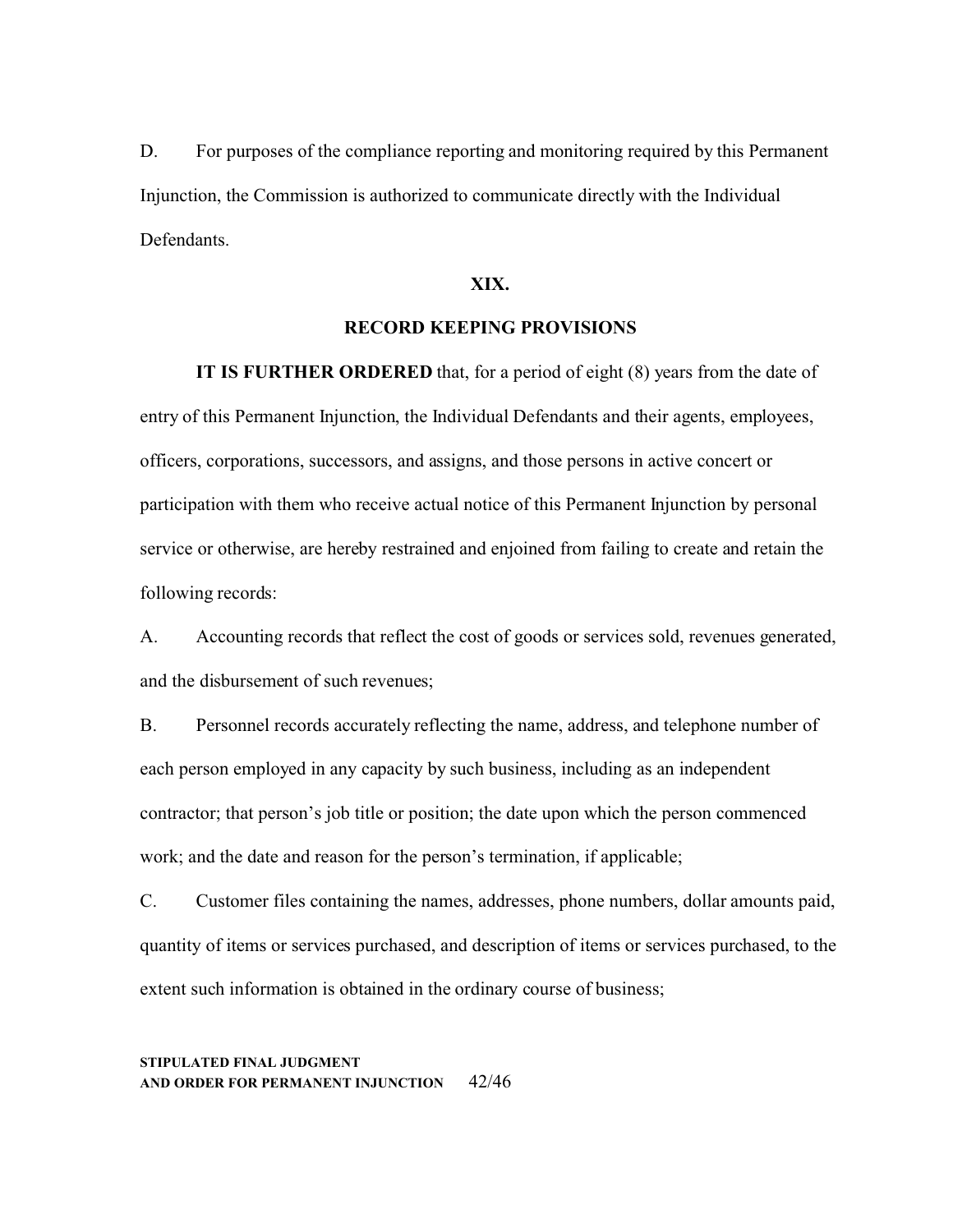D. Complaints and refund requests (whether received directly, indirectly or through any third party) and any responses to those complaints or requests;

E. Copies of all sales scripts, training materials, advertisements, or other marketing materials; and

F. All records and documents necessary to demonstrate full compliance with each provision of this Permanent Injunction, including but not limited to, copies of acknowledgments of receipt of this Permanent Injunction, required by Paragraph XXI, and all reports submitted to the FTC pursuant to Paragraph XVIII.

# **XX.**

# **DISTRIBUTION OF ORDER BY DEFENDANTS**

**IT IS FURTHER ORDERED** that, for a period of five (5) years from the date of entry of this Permanent Injunction, the Individual Defendants shall deliver copies of the Order as directed below:

A. *Individual Defendants as Control Persons*. For any business that an Individual Defendant controls, directly or indirectly, or in which that Individual Defendant has a majority ownership interest, the Individual Defendant must deliver a copy of this Permanent Injunction to all principals, officers, directors, and managers of that business.. The Individual Defendants must also deliver copies of this Order to all employees, agents, and representatives of that business who engage in conduct related to the subject matter of the Order. For current personnel, delivery shall be within (5) days of service of this Permanent

**STIPULATED FINAL JUDGMENT AND ORDER FOR PERMANENT INJUNCTION** 43/46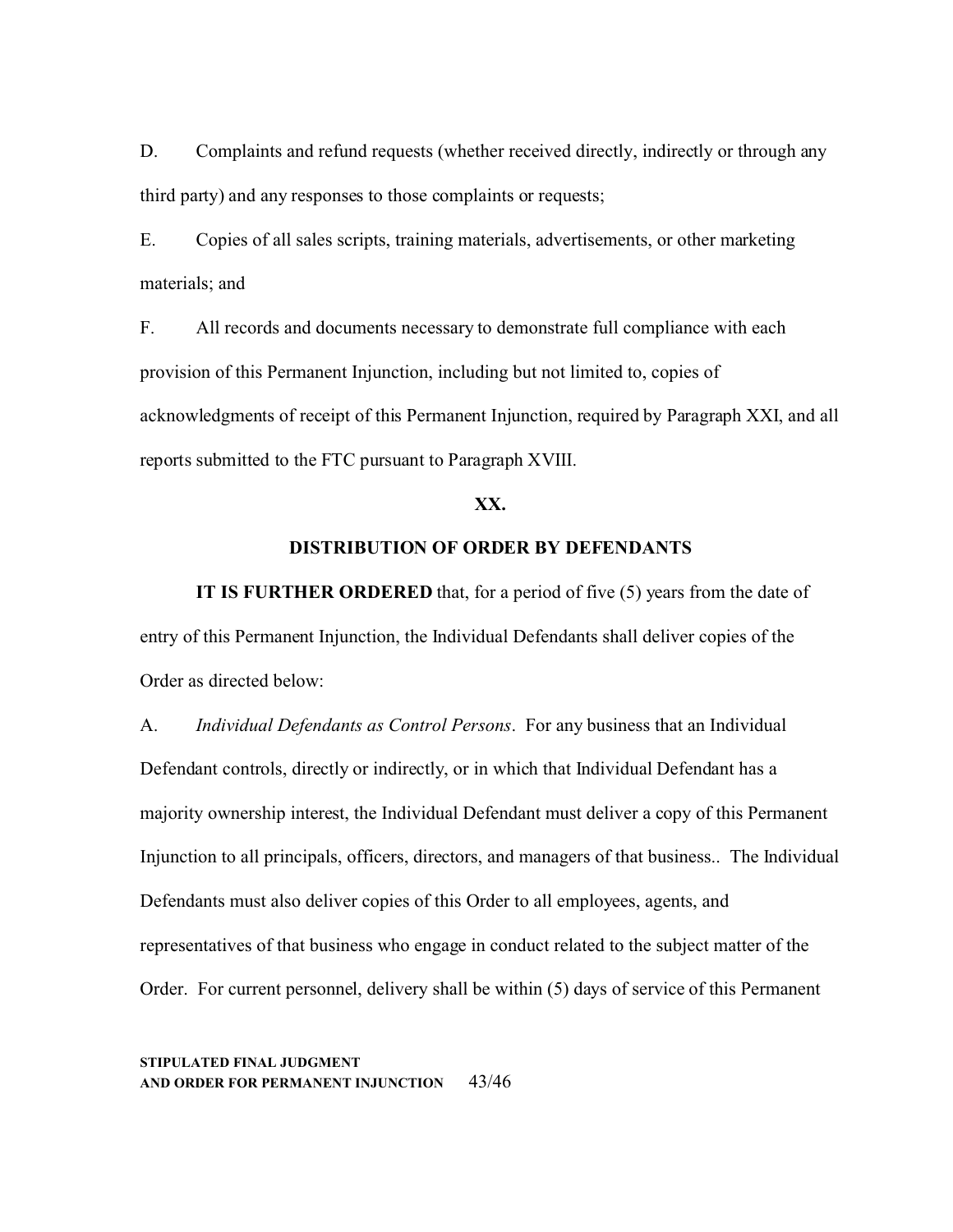Injunction upon the Individual Defendant. For new personnel, delivery shall occur prior to them assuming their responsibilities;

B. *Individual Defendants as employees or non-control persons:* For any business where an Individual Defendant is not a controlling person of a business, but otherwise engages in conduct related to the subject matter of this Order, the Individual Defendant must deliver a copy of this Order to all principals and managers of such business before engaging in such conduct; and

C. Each Defendant responsible for providing a copy of this Permanent Injunction must secure a signed and dated statement acknowledging receipt of the Order, within thirty days of delivery, from each person receiving a copy of the Order pursuant to this Paragraph.

# **XXI.**

# **ACKNOWLEDGMENT OF RECEIPT OF ORDER BY DEFENDANTS**

**IT IS FURTHER ORDERED** that each of the Individual Defendants must, within five (5) business days of receipt of this Permanent Injunction as entered by the Court, submit to the Commission a truthful sworn statement acknowledging receipt of this Permanent Injunction.

# **XXII.**

# **RETENTION OF JURISDICTION**

**IT IS FURTHER ORDERED** that this Court shall retain jurisdiction of this matter for purposes of construction, modification and enforcement of this Permanent Injunction.

**STIPULATED FINAL JUDGMENT AND ORDER FOR PERMANENT INJUNCTION** 44/46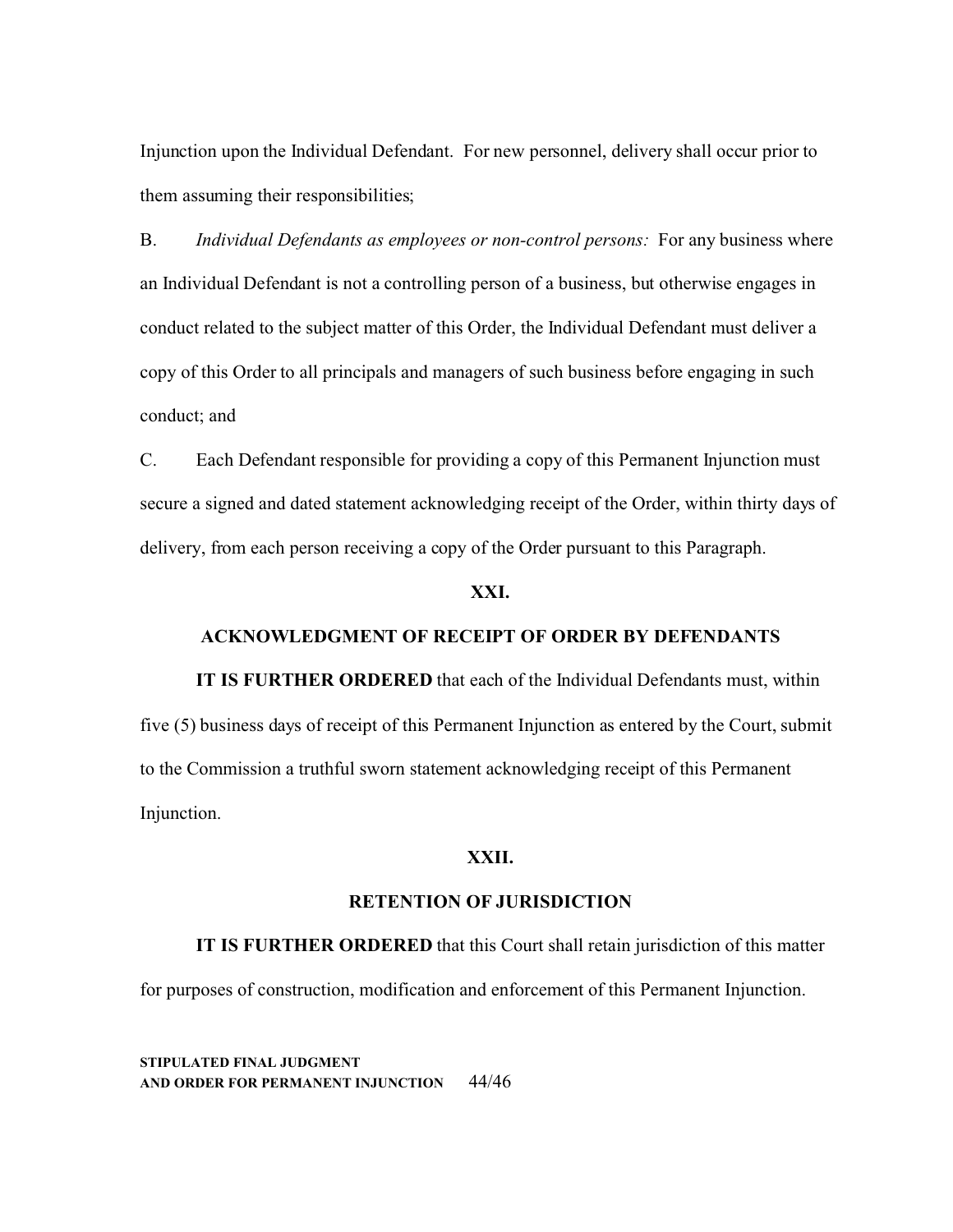SO ORDERED, this day of

.m., Eastern

Standard time.

United States District Court Judge

, at

FOR PLAINTIFF FEDERAL TRADE **COMMISSION:** 

MICHAEL E. TANKERSLEY

THOMAS P. ROWAN Attorneys for Plaintiff Federal Trade Commission 600 Pennsylvania Ave., Rm. 238 Washington, D.C. 20580 Telephone: 202-326-2991 (Tankersley) Telephone: 202-326-3302 (Rowan) Fax: 202-326-2995 E-mail: mtankersley@ftc.gov

Dated:  $\frac{3}{2}$ 

**FOR DEFENDANTS:** 

 $25105$ Dated: 0 DALE BUIRD, JR.,

individually and on behalf of Debt Management Foundation Services, Inc.; One Star Marketing, Inc.; Debt Specialist of America, Inc.; Ameridebt Group, Inc.; and Credit Counseling Specialists of America, Inc.

le RSunt Sacs:  $1/23/05$ DALE BUIRD, SR.

Dated: **SHAWN BUIRD** 

s/J. Douglas Baldridge J. DOUGLAS BALDRIDGE Fla. Bar No. 708070 IAN D. VOLNER THEODORE W. ATKINSON TAMMY W. KLEIN Attorneys for Defendants Venable, LLP 575 7th Street, N.W. Washington, D.C. 20004-1601 Tel: (202) 344-4000 Fax: (202) 344-8300 E-mail: Jbaldridge@venable

STIPULATED FINAL JUDGMENT AND ORDER FOR PERMANENT INJUNCTION

45/46

Dated: 1/7/05